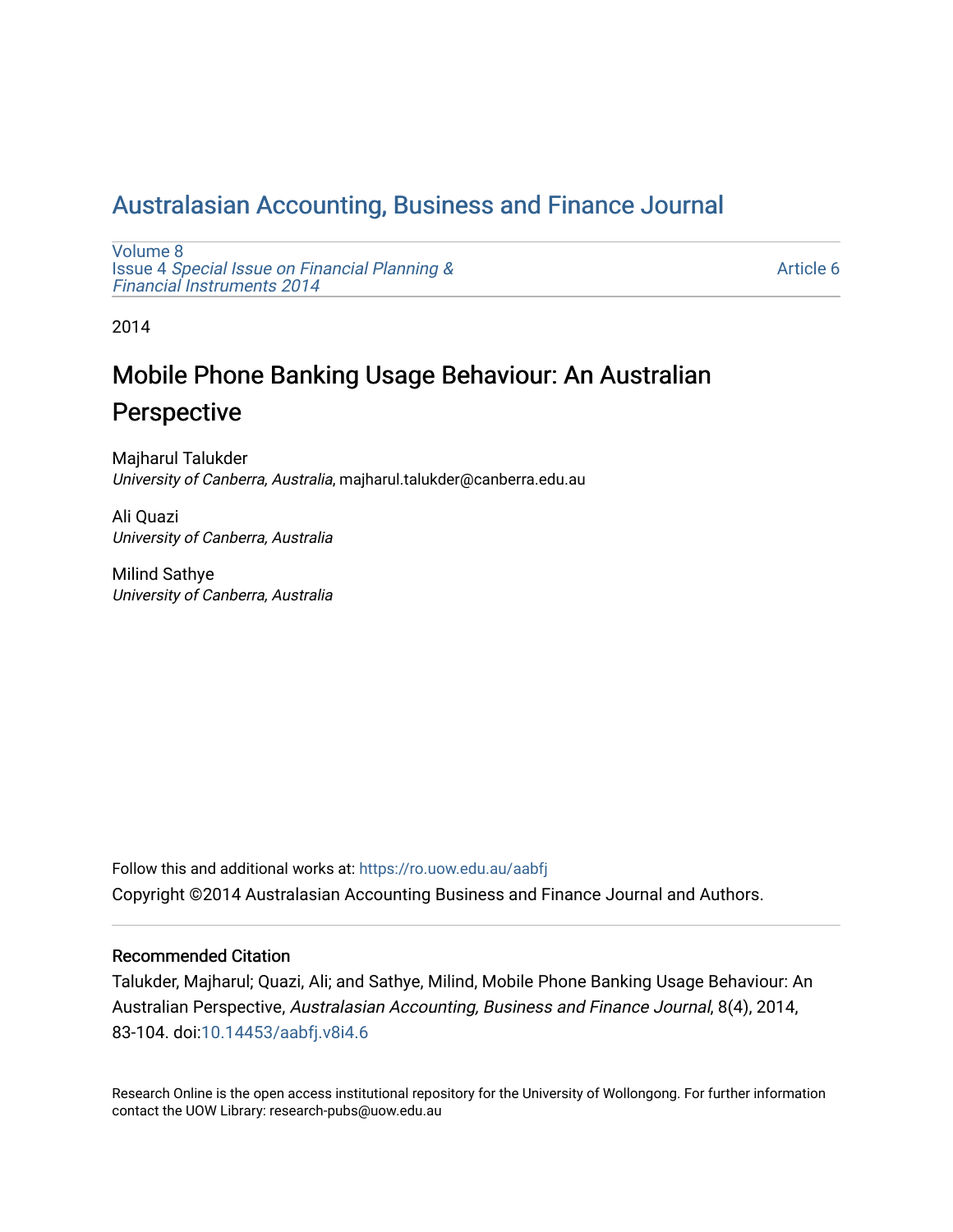### Mobile Phone Banking Usage Behaviour: An Australian Perspective

#### **Abstract**

While the use of mobile phones in financial transactions is witnessing phenomenal growth at the international level, its growth has been relatively slow in Australia. Drawing on the theory of reasoned action and technology adoption framework, this paper reports the results concerning a survey of mobile phone users for banking transactions in Australia. The paper specifically identified the factors affecting usage behaviour when mobile phone banking services were engaged. The findings broaden and deepen our understanding of the usage of mobile-based banking in the information age. This paper contributes to the knowledge of this subject by including identification and testing of constructs of predictors regarding mobile phone banking, which are additional to those employed in the extant theories indicated above. The findings of this paper have important policy implications for banks in terms of understanding the underlying factors that drive customers' mobile banking for financial transactions. Accordingly, design strategies have been developed to promote mobile phone banking – a cost effective channel for delivering financial services.

#### Keywords

Mobile phone banking, usefulness, credibility, system quality, social influence, usage level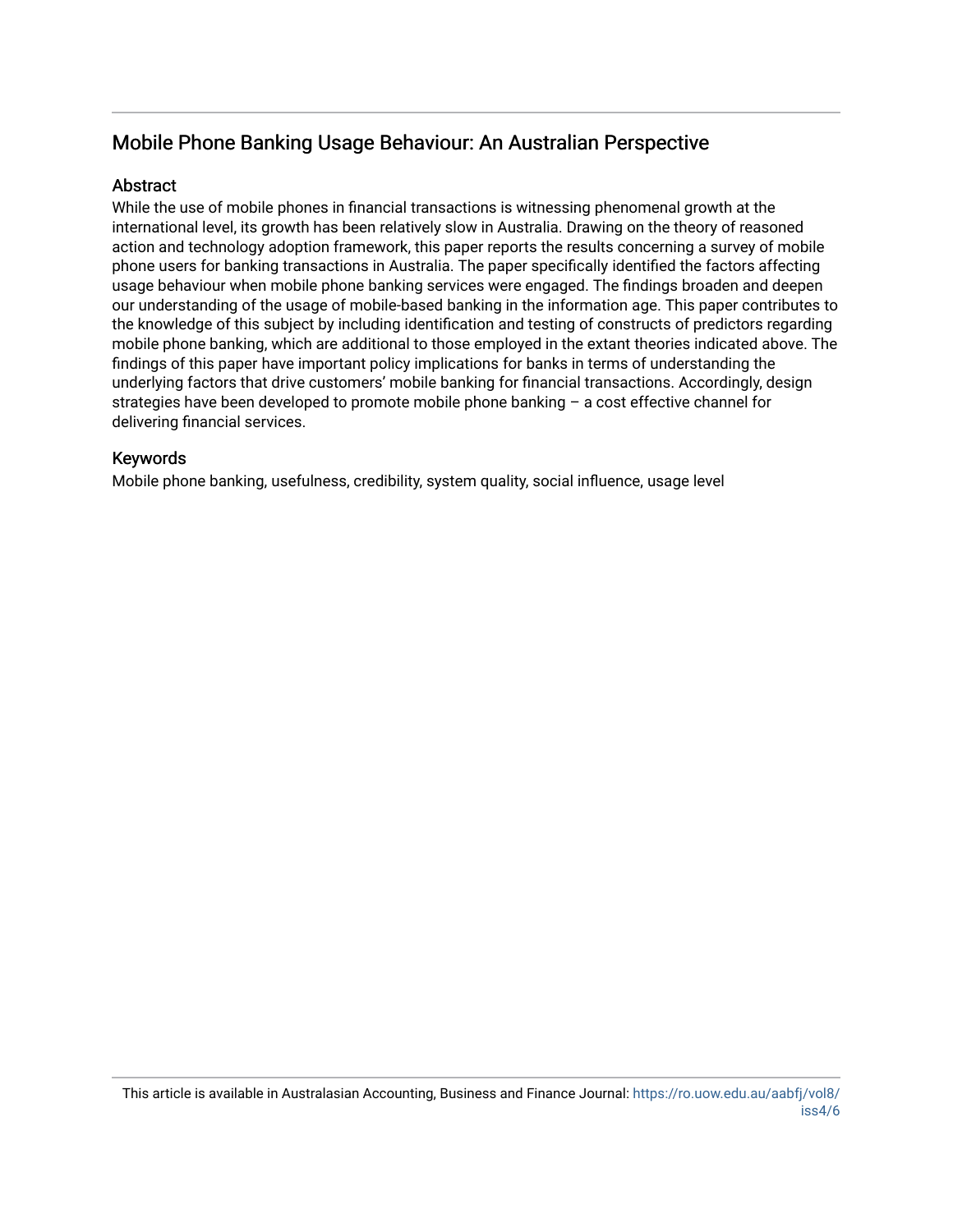

# **Mobile Phone Banking Usage Behaviour: An Australian Perspective**

 **Majharul Talukder1 Ali Quazi and Milind Sathye, Faculty of Business, Government & law, University of Canberra** 

#### **Abstract**

While the use of mobile phones in financial transactions is witnessing phenomenal growth at the international level, its growth has been relatively slow in Australia. Drawing on the theory of reasoned action and technology adoption framework, this paper reports the results concerning a survey of mobile phone users for banking transactions in Australia. The paper specifically identified the factors affecting usage behaviour when mobile phone banking services were engaged. The findings broaden and deepen our understanding of the usage of mobile-based banking in the information age. This paper contributes to the knowledge of this subject by including identification and testing of constructs of predictors regarding mobile phone banking, which are additional to those employed in the extant theories indicated above. The findings of this paper have important policy implications for banks in terms of understanding the underlying factors that drive customers' mobile banking for financial transactions. Accordingly, design strategies have been developed to promote mobile phone banking – a cost effective channel for delivering financial services.

#### **JEL Classification:** N20

**Keywords:** Mobile phone banking, usefulness, credibility, system quality, social influence, usage level

 1 majharul.talukder@canberra.edu.au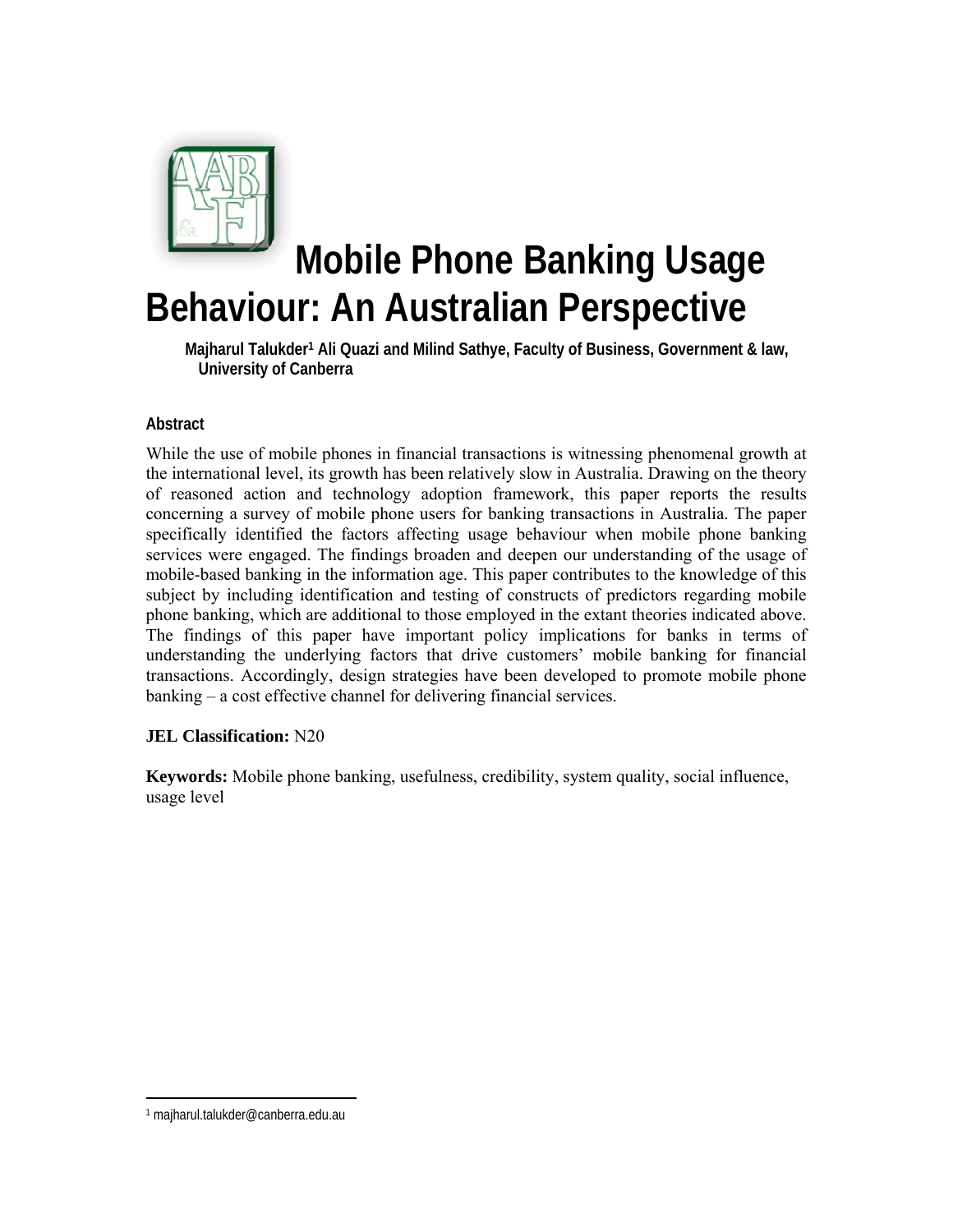#### **1. Introduction and background**

The use of mobile phones in business-related transactions in general has dramatically increased at the global level in recent decades. However, the usage of mobile phones in financial transactions is still limited. While Australians are keeping up with international trends regarding mobile phones generally, they are lagging behind the global trend in terms of using mobile phones for commercial transactions. According to a recent report the use of mobile phones has increased remarkably in the Asia-Pacific region, users are reluctant 'when it came to the level of comfort in using their mobile phone for financial transactions' (KPMG 2010). The report identified the lack of awareness on the part of the users about mobile banking offerings as one of the main reasons for such reluctance. This state of affairs has prompted us to identify the factors that are impeding the use of mobile phones for financial transactions in Australia.

The issue of adopting mobile phones for banking transactions is becoming increasingly popular to researchers in the fields of information systems, banking and marketing (Suoranta & Mattila 2003; Gu, Lee & Suh 2009). Though banks have generally been the forerunners in adopting technology globally (Luarn & Lin 2005; Laforet & Li 2005), the lack of interest in utilizing mobile baking for financial transactions in Australia is intriguing many researchers and practitioners.

Mobile phone banking has the potential for huge growth in Australia because it has vast regional and remote areas which traditionally have had limited access to banking services due to the high cost of setting up brick and mortar branches. Furthermore, 'as many as one in three major bank branches in rural communities have been closed' (Beal & Ralston, 1997, p. 5). This trend began with the closure of nearly 1,000 metropolitan areas during the 1990s (PoA 1999, p.8). Also, access to the Internet is limited in such areas and in 2000 only 33 percent of Australians in regional areas had access to it (Curtin, 2001). Consequently, at present, the Australian federal government is allocating substantial funds to making Internet access available to regional and rural Australia. The government's commitment to broadband technology is a recent example of its active support in developing an appropriate technology that will facilitate mobile banking. Mobile banking, however, offers a further advantage in terms of its outreach – that is, 'any time anywhere availability' of banking services. This is similarly the case with urban consumers. Mobiles provide 'any day, anytime, anywhere' access to banking which is rapidly becoming the normal way of life. Australia has one of the highest rates of mobile phone ownership in the world (GOA 2011). Yet the use of mobile phones for financial transactions is limited. Banks can create a strategic competitive advantage if financial services are delivered over mobile phones. Mobile phone banking would help reduce the operating costs of financial institutions. KPMG (2010) states that mobile banking offers a real source of competitive advantage to Australia banks.

Besides making a practical contribution, this study also has implications for mobile phone banking policy. The Australian government's stated objective as outlined in the 'Knowledge Nation' document is to promote technology to succeed a paper-based system. On the conceptual front, our study would significantly advance the technology adoption model (TAM) which postulates that two particular drivers - perceived ease of use and perceived usefulness -make a specific impact on technology adoption. Our study reveals that at least in the mobile banking adoption context several other factors also impact on adoption. Furthermore, to our knowledge, this would be the first study in Australia looking at factors that drive adoption of mobile phone banking from the user's perspective. In particular, we explore the relationship between the drivers of adoption of mobile phone banking, its usage and respondents' demographic characteristics. It is envisaged that the research outcomes will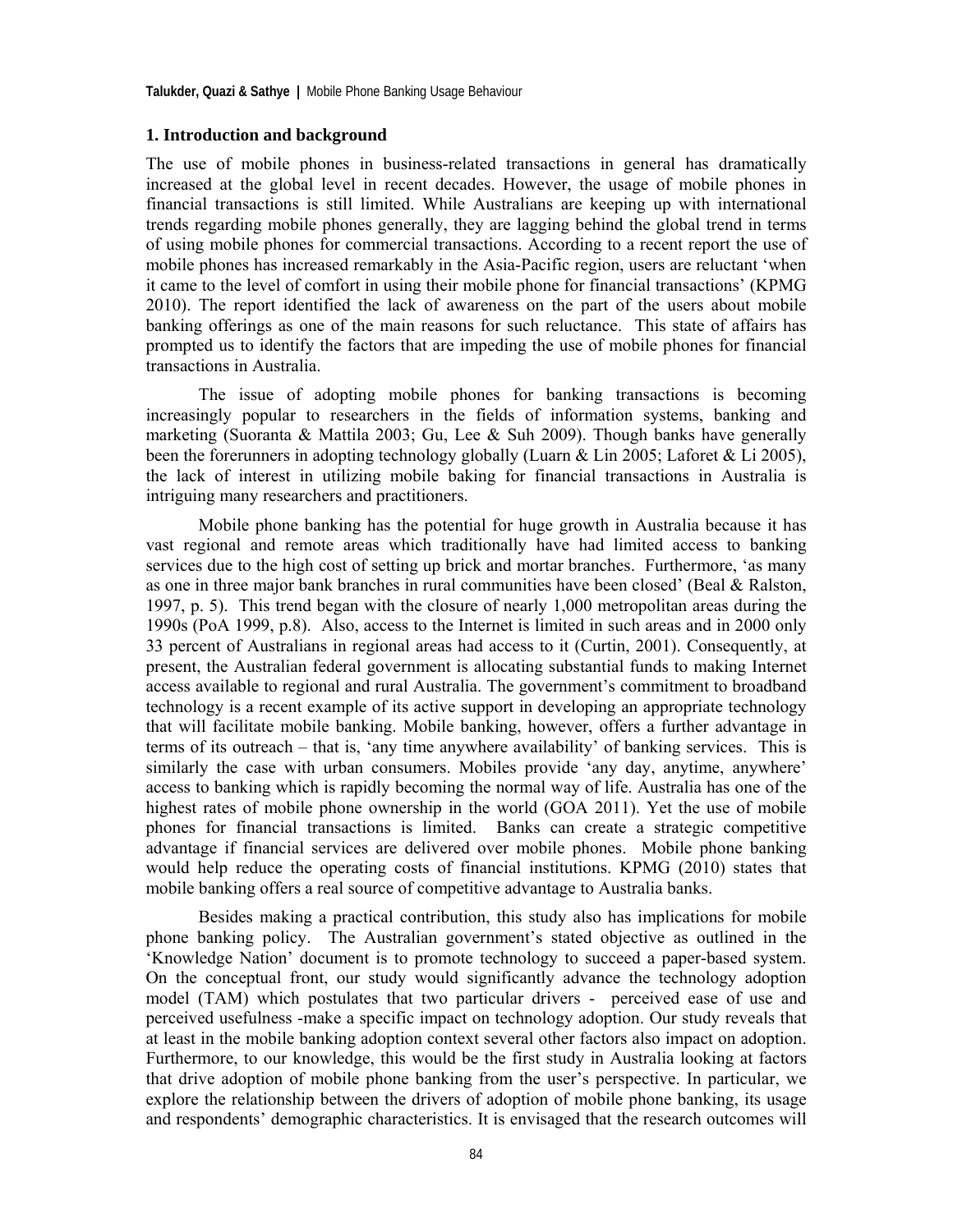help banks target the appropriate customer segments so that the use of mobile phone banking in Australia increases.

Against this backdrop, one important research question is why Australia lags behind in the Asia-Pacific region in its application of financial transactions, and yet mobile usage in Australia is one of the highest in the world. This conundrum leads to an important research question: what drives people to use mobile phones for financial transactions? That is a question this study tries to answer.

#### **2. Literature, theoretical framework and the hypotheses**

The paper uses a number of universally accepted theories from the innovation and technology adoption fields. The theory of reasoned action (TRA) and the technology acceptance model (TAM) are the two leading ones. TRA postulates that a person's specific behaviour is determined by his or her behavioural intention to perform the behaviour. The behavioural intention is in turn 'jointly determined by a person's attitude towards a particular behaviour and subjective norms concerning the behaviour in question' (Ajzen & Fishbein 1980, p.6; Kukafka, Johnson, Linfante, & Allegrante 2003, p.220). Consequently, 'behavioural intention is a measure of strength of one's intention to perform a specified behaviour' (Ajzen & Fishbein 1980, p.6). Attitudes are a function of beliefs. A person who believes that enacting a given behaviour will lead to mostly positive outcomes will hold a favorable attitude towards implementing the behaviour, while a person who believes that performing the behaviour will lead to a mostly negative outcome will hold an unfavourable attitude toward the behaviour (Ajzen & Fishbein 1980; Bhattacherjee & Sanford 2006). TRA theorizes that a person's attitude towards a behaviour is determined by his or her salient beliefs about its consequences and an evaluation of the outcome of that behaviour (Davis, Bagozzi, & Warshaw 1989). These beliefs underlying a person's subjective norm are termed normative beliefs.

TAM posits that two particular beliefs - perceived usefulness and perceived ease of use - are primarily relevant to technology acceptance behaviours (Bruner & Kumar 2005; Davis, 1989; King & He, 2006). According to Davis, Bagozzi and Warshaw (1989), Perceived usefulness is defined as the prospective user's subjective probability that using a specific application system will increase his or her job performance. Perceived ease of use refers to the degree to which the prospective user expects the target system to be free of effort. Previous research suggested two determinants that are especially important. The first determinant is that individuals tend to use an application to the extent they believe it will help them do their job better. This variable is referred to as perceived usefulness (Davis, 1989). Second, even if potential users believe that a given application is useful they may feel that the system is too hard to use and that the performance benefits of usage are outweighed by the effort of using the application (Davis, 1989). Therefore, in addition to usefulness, usage is theorized as being influenced by ease of use. Similar to the theory of reasoned action, TAM proposes that attitude towards using technology is jointly determined by perceived usefulness and ease of use. TAM does not include TRA's subjective norms as determinants of behavioural intention since this is one of the least understood aspects of TRA (Davis, Bagozzi, & Warshaw 1989; Schepers & Wetzels 2007).

The theoretical perspectives presented above lay the foundation for the development of research hypotheses for this paper.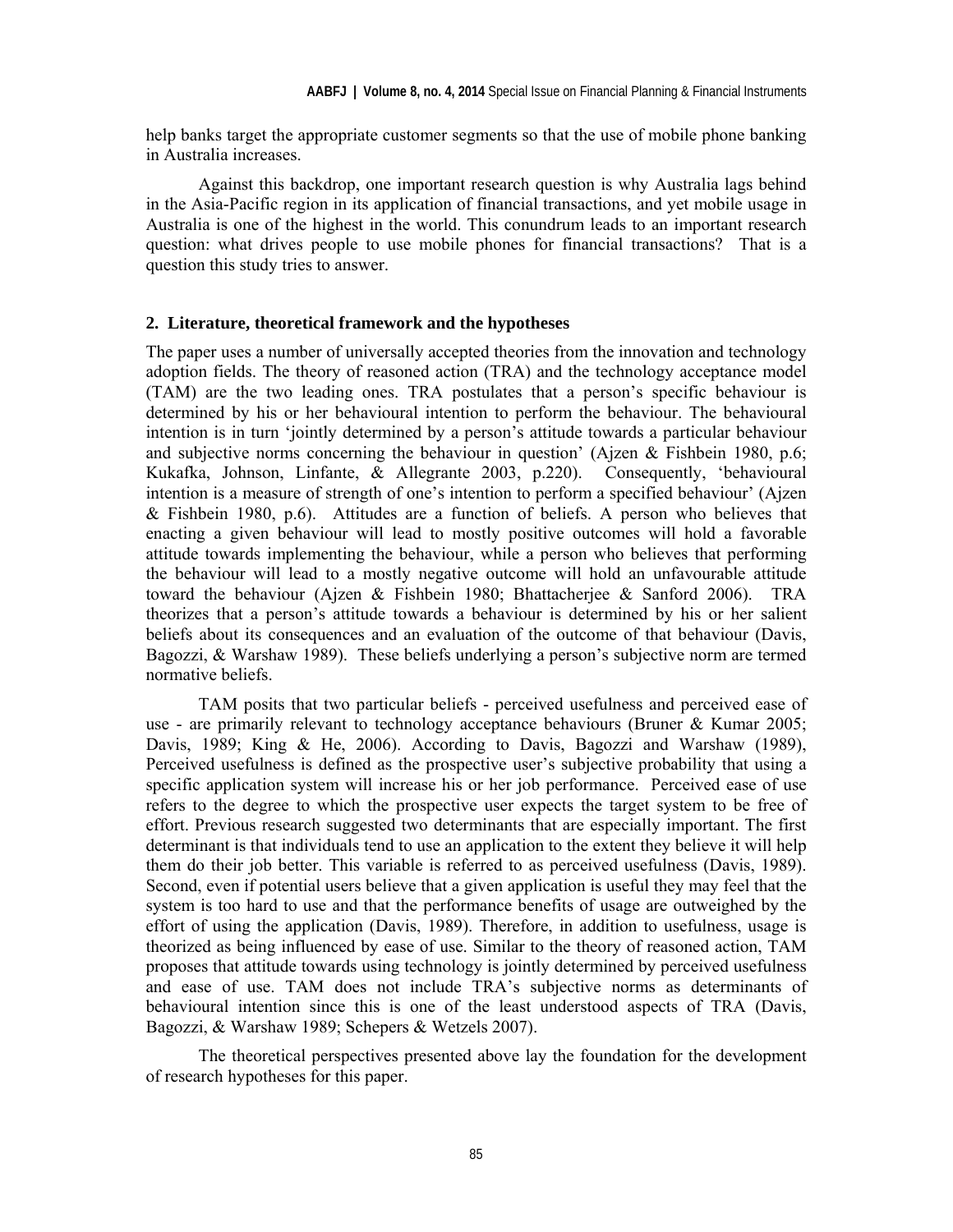#### **3. Development of hypotheses**

Hypotheses for this paper are framed reflecting the following constructs that are supported by the relevant literature.

#### *Perceived Usefulness*

The construct concerning perceived usefulness refers to the degree to which an individual feels that his/her performance will improve as a result of using a particular system (Davis 1989). Usefulness is also defined as the total value a user perceives from using an innovation (Kim, Chan, & Gupta 2007). Prior research found that perceived usefulness is positively associated with system usage (Al-Gahtani & King 1999; Igbaria 1993; Talukder 2014). Furthermore, perceived usefulness has been identified as one of the strongest predictors of usages of technological innovation (Agarwal & Prasad, 1998; Talukder, Harris & Mapunda 2008; Venkatesh & Davis 2000; Venkatesh, Morris, Davis, & Davis 2003). Ozok and wei (2010) found 'usability' as an important the driver of mobile commerce success in the market. Finally, when an individual perceives that an innovation offers a relative advantage over the firm's current practice, it is more likely to be adopted and implemented. Although research is limited on the specific impact of perceived usefulness on mobile phone usage, exploration of the following hypothesis may produce useful information to resolve this particular issue. Therefore, we have proposed the following:

**H1:** Perceived usefulness has a significant impact on intention to use mobile phone banking.

#### *Ease of Use*

Davis (1989) defines ease of use as the degree to which users expect the target system to be free of effort. According to Karahanna, Agarwal and Angst (2006), ease of use represents the perceived cognitive burden induced by technology. It is an assessment of the mental effort involved when a new system is employed (van der Heijden, 2004; Lee, Lee & Kwon, 2004). It is the extent to which an individual believes that using mobile phone banking would increase flexibility without too much effort. Ease of use would influence the intention and thus ultimately relate to the actual use of the technology (Schepers  $\&$  Wetzels 2007; Lee, Kim, Rhee & Trimi 2006). Thus, the following hypothesis is proposed:

**H2:** Ease of use has a significant impact on intention to use mobile phone banking.

#### *Perceived Credibility*

Perceived credibility is one of the most crucial issues in mobile phone banking in that there are major concerns regarding the security of online systems; hackers have the ability to retrieve personal information (Quittner 1997). Previously, invasion of customer privacy was relatively easy to manage or solve. However, advances in information technology have made it possible for people to invade privacy and compromise customers' confidential matters (Rotheder 1998). Therefore, the following hypothesis is worth testing: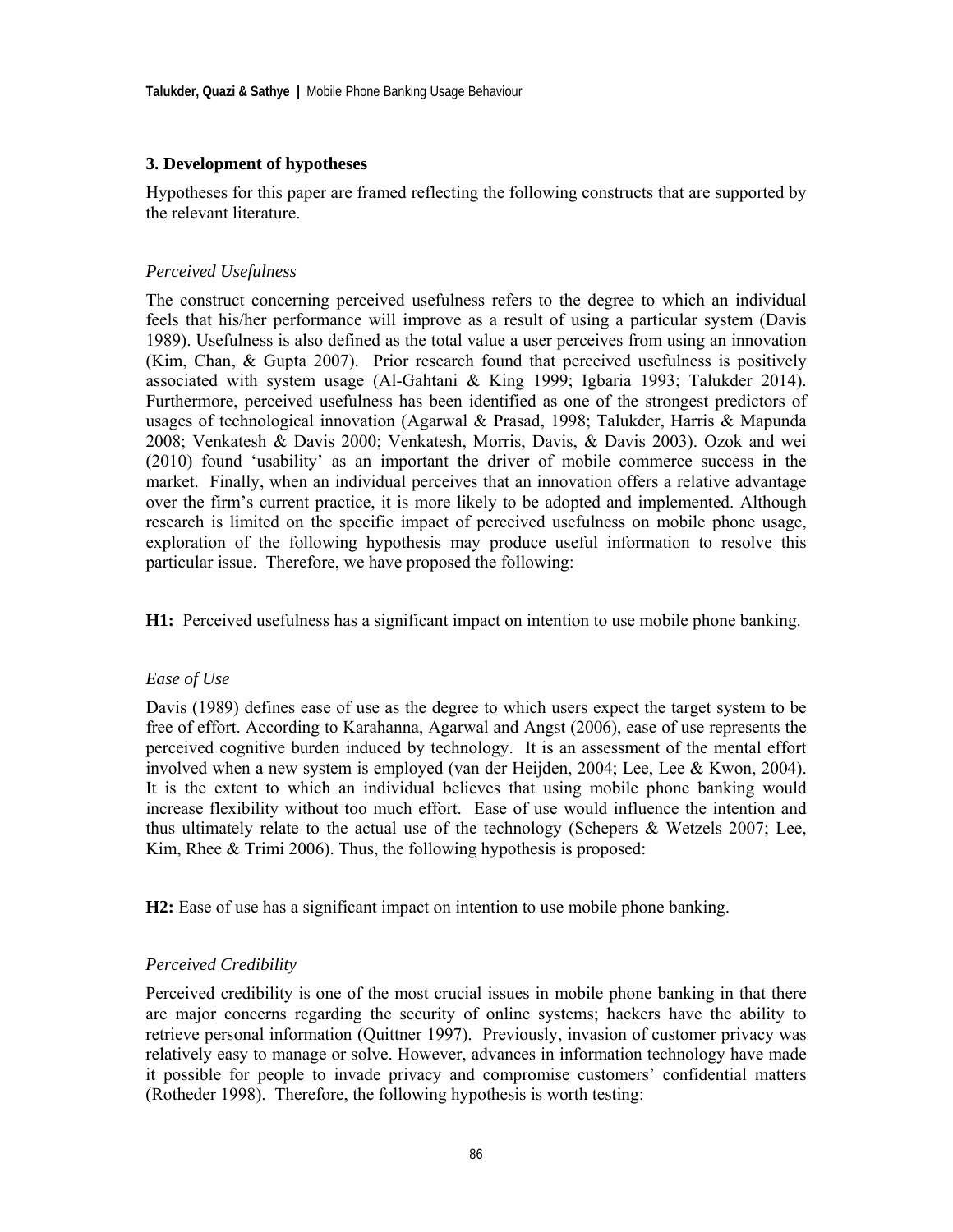**H3:** Perceived credibility has a significant positive effect on intention to use mobile phone banking.

#### *Trust*

The acceptance of mobile phone banking depends not only on consumer acceptance of Internet technologies as a means of viable transactions, but also on individuals' recognition of web retailers as reliable merchants (Pavlou 2003). The nature of technology as a transaction infrastructure creates uncertainty around online transactions and this makes trust a crucial element of mobile phone banking. There is a risk of monetary loss since an individual has to rely on electronic information and this becomes vulnerable to incomplete or distorted information provided by web retailers and third parties. Culnan & Armstrong (1999) found the risk of loss of privacy associated with providing personal information on the web as a factor affecting adoption of electronic financial product. In a similar vein Hanafizadeh and Khedmatgozar (2012) found perceived risk as a negative indicator of intention to adopt an ebanking system. Perceptions of trust are likely to be important factors in predicting acceptance of mobile phone banking. Research shows that privacy is the number one issue of concern facing the online business environment (Benassi, 1999). Trust can be described as the belief that the other party will behave in a socially responsible manner and by doing so, will fulfill the trusting party's expectations without taking advantage of its vulnerabilities (Gefen 2000). Trust has a positive influence on the development of positive attitude, intention and consequently the usage of a new system (Swan, Bowers & Richardson, 1999).

Consumers' lack of trust is also partly due to data security concerns. Many still hesitate to transmit private information, especially financial information over open electronic networks (Chen & Tan, 2004). Information exchange in a trustful environment is an essential part of online banking. Consumers' trust can only be inspired if the risks associated with online purchase are reduced to a level consumers can tolerate (Chen  $\&$  Tan, 2004). Thus, consumers have personal beliefs regarding the inherent risks involved in every transaction based on the limited information available to them (Dowling & Staelin 1994). According to Suh and Han (2003) security is one of the most challenging problems faced by individuals who wish to bank online. Narayanasamy, Rasiah and Tan (2011) found security inter alia affect adoption of electronically based financial system. Accordingly, the following hypothesis is developed:

**H4:** Trust has a significant positive impact on intention to use mobile phone banking.

#### *System Quality*

System quality represents both the technical quality of the mobile system itself and the quality of the information being provided to customers. Technical quality is concerned with the consistency of the user interface, system accessibility, ease of use, system reliability, data accuracy, response time and system flexibility (Lin 2008; DeLone & McLean 1992). Information quality is concerned with issues such as reliability, timeliness, relevance, completeness and accuracy of information generated by mobile phone banking (Chiu, Hsu,  $\&$ Wang 2006; Lin 2008). A number of studies found the technicality of a system as an important determinant of usage (DeLone & McLean 19920) and success (Jennex, Amoroso & Adelakun 2004) of an e-based system. Accordingly, the following hypothesis is proposed for testing: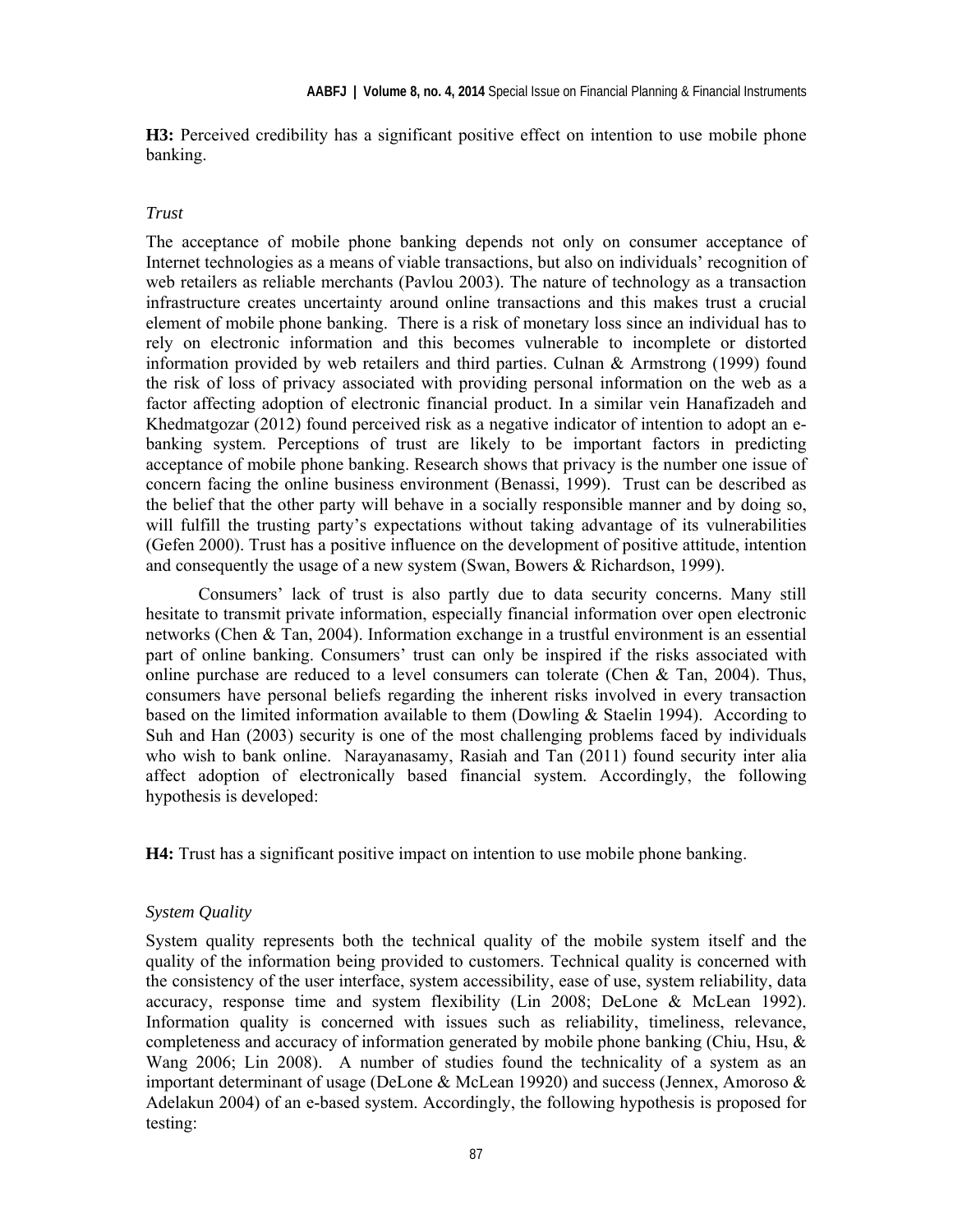**H5:** System quality has a significant positive impact on intention to use mobile phone banking.

#### *Social influence*

Social influence is the extent to which members of a social group influence one another person's adoption of an innovation (Konana & Balasubramanian 2005; Venkatesh & Brown 2001). It is perceived pressure and influence that peers feel when adopting an innovation and this influence is exerted through messages and signals that help to form perceptions of the value of innovation or activity (Fulk & Boyd 1991). Ajzen and Fishbein (1980) refer to such influences as normative beliefs about the appropriateness of adoption of innovation. According to this perspective, employees may adopt an innovation not because of its usefulness but because of perceived social pressure. Such pressure may be perceived as coming from individuals whose beliefs and opinions are important, including peers and people who are in social networks (Igbaria, Parasuraman, & Baroudi 1996; Talukder, Quazi & Djatikusumo 2013). According to Abrahamson and Rosenkopf (1997), it is a largely internal influence that potential adopters exert on each other that persuades them to adopt technological innovation. Individuals very often are influenced by peers in the adoption of an innovation. When peers embrace an innovation, this may signal its importance and certain advantages which eventually motivate an individual to accept it.

It has been suggested that social persuasion and communication from peers are factors that influence the acceptance of an innovation (Davis, Bagozzi, & Warshaw 1989; Mirvis, Sales, & Hackett 1991). Adoption of an innovation is also affected by the social environment. Communication between members of a social network can enhance the degree of innovation adoption. The participation of individuals in an organization in informal networks facilitates the spread of information about the innovation, which consequently influences the probability of an adoption (Yi, Jackson, Park, & Probst 2006; Talukder, Quazi & Keating 2014). No direction has been postulated apriori for the following hypothesis because social influence may have a positive or negative impact on intention to use mobile phone banking. The hypothesis below is therefore worth testing:

**H6:** Social influence has a significant positive impact on intention to use mobile phone banking.

#### *Behavioural Intention*

Ajzen and Fishbein (1980) define intention as a pre-disposition to respond favourably or unfavourably to an object, person, event or institution. According to Lam, Cho and Qu (2007) intention is an individual's feelings of the favourableness or un-favourableness of his or her behavioural action. Ajzen and Fishbein (1980) state that attitude is the function of behavioural beliefs and evaluation of outcomes. They explained that behavioural belief is one's belief in performing a specific behaviour that will lead to a specific consequence, and evaluation of the outcome is one's assessment of that specific consequence (Lam, Cho, & Qu 2007). Liao and Landry (2000) assert that employees' attitudes toward the acceptance of innovation would affect the intention of adopting the innovation (Lam, Cho, & Qu 2007). According to Pavlou and Fygenson (2005) intention has been shown to influence usage behaviour and this relationship has received substantial empirical support. Individuals may behave differently when their intention toward a certain type of behaviour has changed.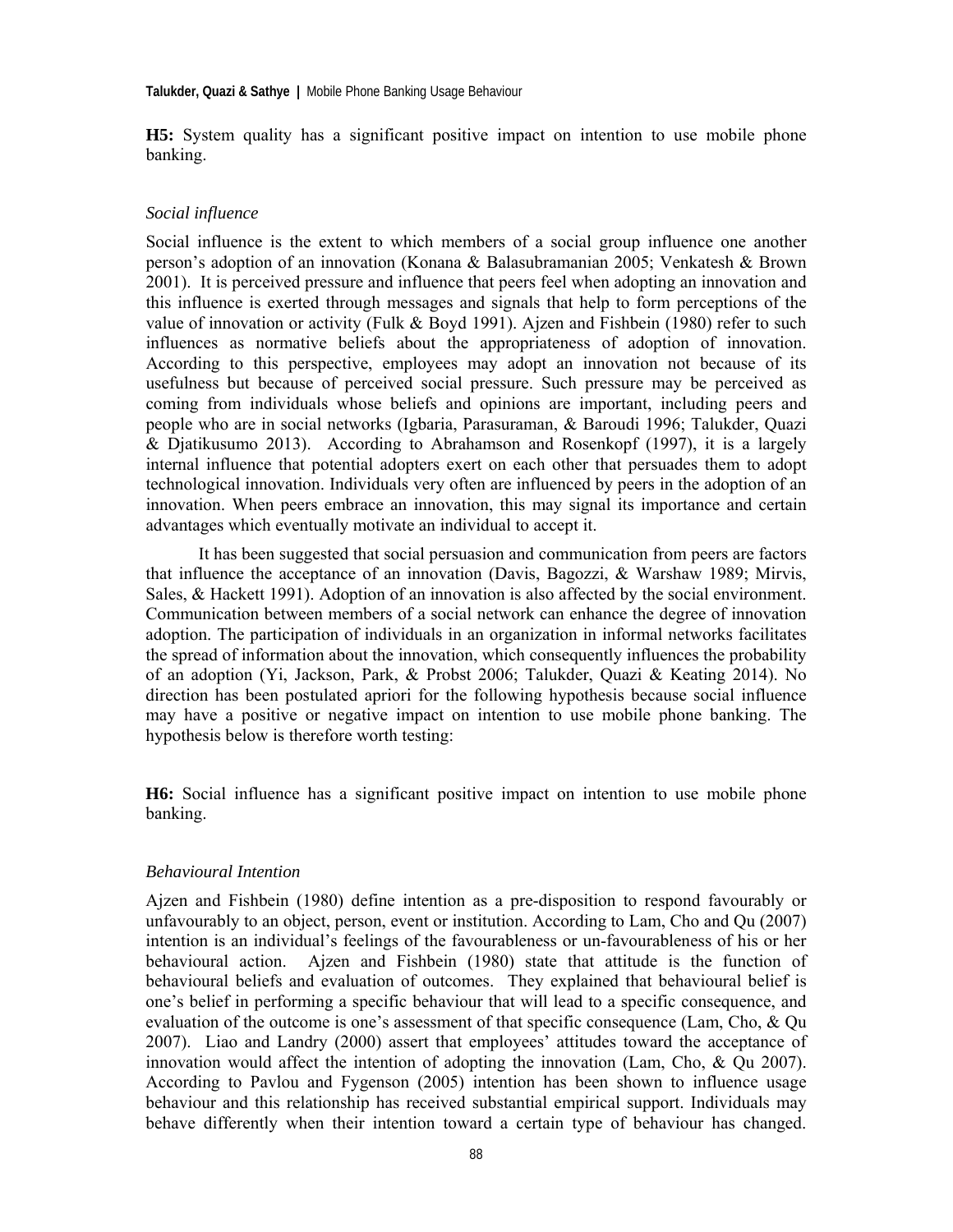Specifically, individuals are more likely to perform a behaviour if they possess a positive intention and are more likely not to perform it when they possess a negative intention (Kwok & Gao, 2006). Intention to adopt an innovation is an aggregate belief of organizational, individual and social factors (Frambach & Schillewaert 2002). A favourable intention is likely to encourage individuals to adopt and use the innovation. Therefore, we propose the following hypothesis:

**H7:** Intention has a significant impact on the usage of mobile phone banking.

The above seven hypotheses and their relationship to behavioural intention and in turn the association between behavioural intention and mobile banking usage is depicted in the following diagram.



#### **Figure 1: Research model for mobile banking**

Table 1 below summarizes the sources of information employed in developing the variables included in the model.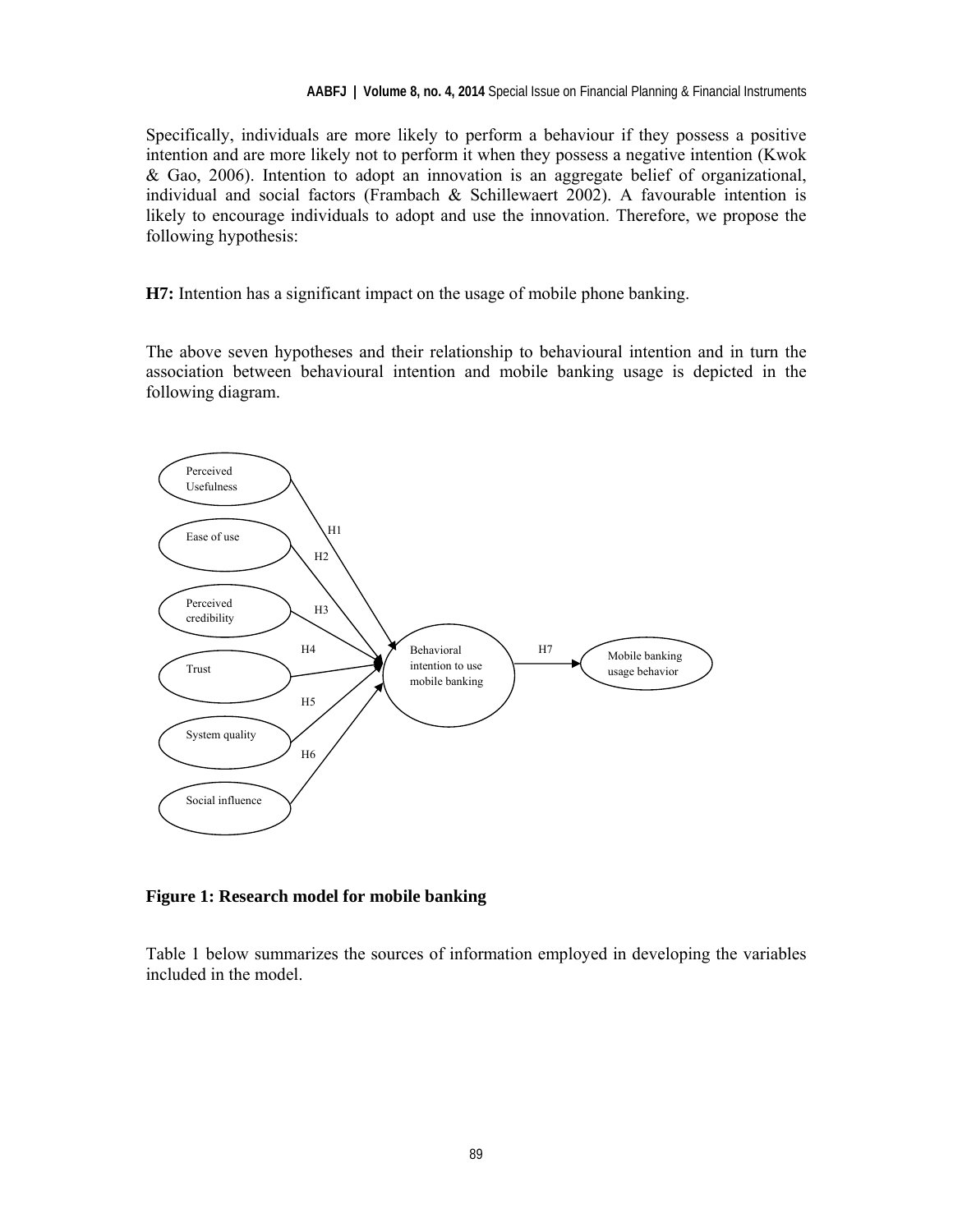| <b>Factors/drivers/</b> | <b>Sources</b>                             |
|-------------------------|--------------------------------------------|
| antecedents             |                                            |
| Perceived usefulness    | Davis (1989); Moore & Benbaset (1996),     |
|                         | Al-Gahtani and King (1999); Agarwal &      |
|                         | Prasad (1998); Venkatesh & Davis (2000);   |
|                         | Venkatesh, Morris, Davis, & Davis (2003).  |
| Ease of use             | Lee, Lee & Kwon (2004); Davis (1989);      |
|                         | Karahanna, Agarwal & Angst (2006);         |
|                         | Schepers & Wetzels (2007); van der         |
|                         | Heijden $(2004)$ .                         |
| Perceived credibility   | Quittner (1997); Rotheder (1998).          |
| Trust                   | Suh & Han (2003); Pavlou (2003); Chen &    |
|                         | Tan (2004); Culnan & Armstrong (1999).     |
| System quality          | Lin, 2008; DeLone & McLean (1992);         |
|                         | Chiu et al. (2006).                        |
| Social network          | Venkatesh & Brown (2001); Frambach &       |
|                         | Schillewaert (2002); Sledgianowski &       |
|                         | Kulviwat (2009); Talukder & Quazi          |
|                         | (2011); Talukder, Harris & Mapunda         |
|                         | (2008).                                    |
| Behavioural intention   | Ajzen & Fishbein (1980); Lam, Cho, & Qu    |
|                         | (2007); Frambach & Schillewaert (2002);    |
|                         | Kwok & Gao (2006).                         |
| Usage behaviour         | Igbaria, Zinatelli, Cragg & Cavaye (1997); |
|                         | Al-Gahtani & King (1999); Igbaria,         |
|                         | Guimaraes, & Davis (1995).                 |

**Table 1: The sources of information used in developing the model's leading variables.** 

#### **4. Methods**

As stated previously this study is grounded in the Theory of Reasoned Action (TRA) (Ajzen & Fishbein 1980) and Technology Acceptance Model (TAM) (Davis, 1989). We used a previously tested questionnaire that Luarn and Lin (2005) and Gu, Lee and Suh (2009) used in Taiwan and the Republic of Korea, respectively. The items used to design the questionnaire were adopted and modified from previously developed and validated measures with appropriate modifications to make them specifically relevant to Australian conditions. The population for this study consisted of residents of Australian Capital Territory. The samples were drawn from the list of telephone subscribers appearing in the territory's telephone white pages. Random sampling technique was used to select 650 participants using random number tables; 650 questionnaires were then mailed to the target participants in October 2010 along with a reply paid envelope. After two follow-ups the total completed questionnaires stood at 269 of which 242 were deemed usable after scrutiny. These 242 responses were then statistically analysed.

Table 2 illustrates the sources of the construct measures and their operational indicators. The measures of each construct use item to total correlations, standardized Cronbach alpha, exploratory and confirmatory factor analysis for purification. Based on analysis and suggested modifications, 11 measures indicators from eight constructs were dropped. Due to the low AVE (Average variance extracted) and low Cronbach alpha (α) one factor was also removed from the model. The authors tested the proposed model using refined measures and common multiple regression procedures (Hair, Anderson, Tatham & Black 1998).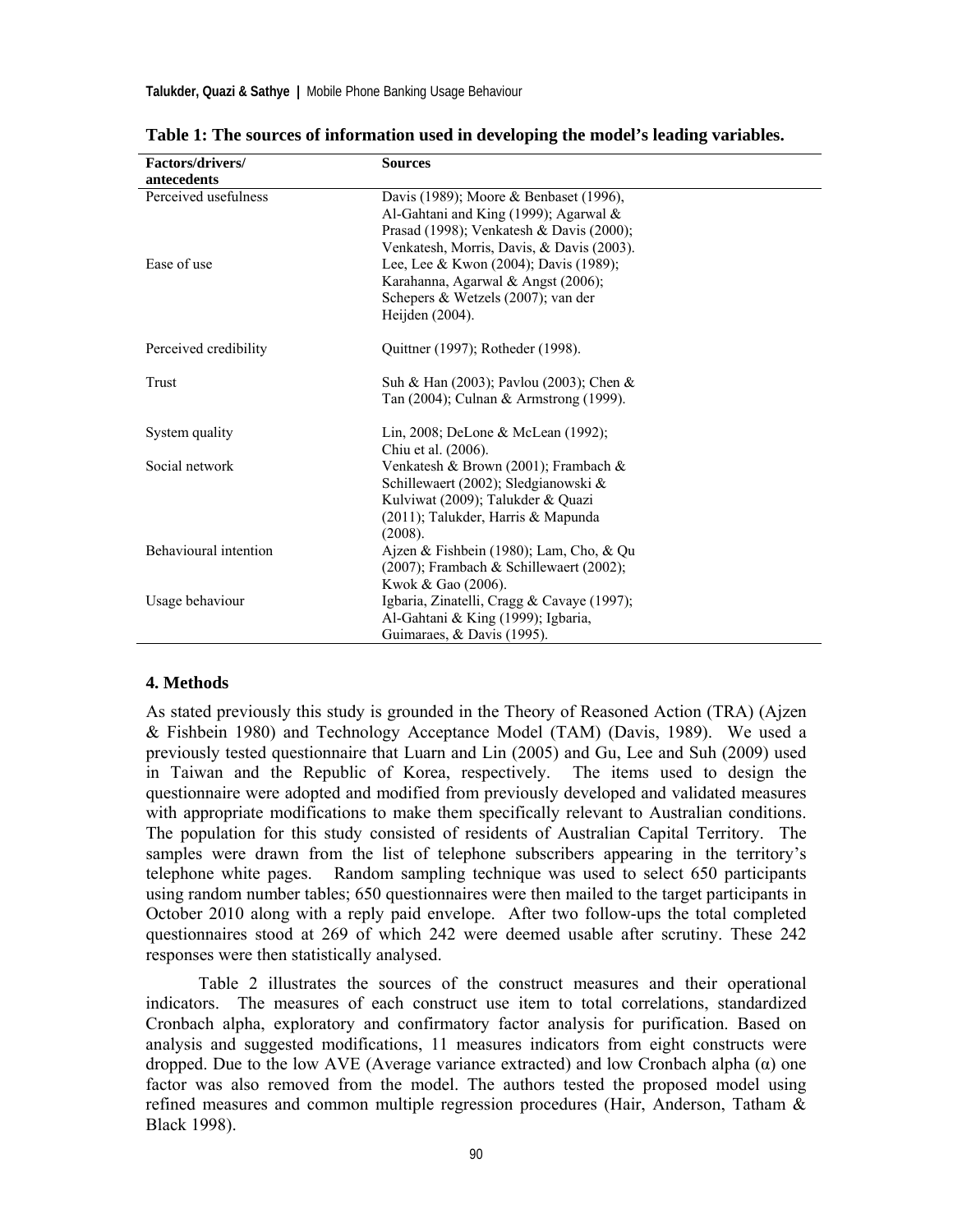#### **5. Data Analysis, results and discussion**

#### *Demographic profile of respondents*

The respondents' demographics include gender, age, academic qualification and income. Data shows that there were more male respondents (56%) than females (44%). Most of the respondents (65%) are in the 20-25 age group and the second major (13%) age group are those who are 40 and above. A majority of respondents (46%) have a HSC level qualification, 15% have an undergraduate degree, 27% have SSC and 7% have a postgraduate degree. Only 11% of respondents have a monthly income above \$5,000 and the majority (65%) earn below \$3,000 per month. The demographic information shows that most of the responders are male, young, moderate to highly educated and have reasonable incomes.

#### *Validity and the reliability*

The study uses alpha reliability, AVE and confirmatory factor analysis to test the validity and the reliability of the construct. Results show a good model fit. Table 2 shows the detailed confirmatory factor analysis (CFA) results with standardized loading score for each construct measures. As Table 2 illustrates, all constructs demonstrated AVE score greater than the 0.50 recommended minimum score. Discriminant validity is adequate when constructs have an AVE loading greater then 0.05, which means at least 50% of measurement variance was captured by the construct (Kim & Garrison, 2009). CFA results in Table 2 indicate that all items are significantly associated with their hypothesized factors as evidence for convergent validity. All factor loadings are significant at an alpha level 0.001 and the factor loadings are fairly high. This supports the view that the measurements show convergent validity. Cronbach alpha for all constructs is higher than the acceptable level of 0.07 (Chang  $\&$ Cheung, 2001), which also demonstrates the convergent validity of the measurement.

| Construct                   | Measures                               |                                             | Std.             | t-value            |
|-----------------------------|----------------------------------------|---------------------------------------------|------------------|--------------------|
|                             | Sources                                | Indicators                                  | Est <sup>b</sup> |                    |
| Perceived                   | Davis (1989); Moore                    | MPB enables me to accomplish things quickly | .80              | $16.80^\circ$      |
| usefulness                  | & Benbaset (1996),                     | Using MPB improves my performance           | .94              | $18.23^{\circ}$    |
| $(\alpha = .96, AVE = .93)$ | Al-Gahtani & King                      | Using MPB increases my productivity         | .95              | 18.59 <sup>c</sup> |
|                             | $(1999)$ .                             | Using MPB enhances my effectiveness         | .94              | $20.03^{\circ}$    |
| Ease of Use                 | Lin $(2011)$ ; Gu, Lee                 | Learning to use MPB is easy                 | .86              | $16.52^{\circ}$    |
| $(\alpha = .96, AVE = .94)$ | & Suh (2009); Luarn                    | It is easy for me to become skilful         | .92              | $18.96^{\circ}$    |
|                             | $& \text{Lin}(2005)$                   | Learning to operate MPB is easy             | .98              | $21.45^{\circ}$    |
|                             |                                        | Overall, I find MPB is easy to use          | .93              | 19.08 <sup>c</sup> |
| Perceived                   | Luarn & Lin $(2005)$ ;                 | Using MPB would not disclose                | .65              | $10.94^{\circ}$    |
| credibility                 | Brown, Cajee, Davis                    | I find MPB is secure                        | .94              | $19.57^{\circ}$    |
| $(\alpha = .86, AVE = .82)$ | & Stroebel (2003);                     | Using MPB is secure                         | .95              | $19.80^{\circ}$    |
|                             | Luo, Li, Zhang $\&$<br>Shim $(2010)$ ; | Security issues have great influence        | .79              | $14.41^{\circ}$    |
| Trust                       | Luo, Li, Zhang $\&$                    | I believe MPB is trustworthy                | .90              | $17.86^{\circ}$    |
| $(\alpha = .94, AVE = .92)$ | Shim (2010); Gu, Lee                   | I believe MPB keeps its promise             | .94              | 19.18 <sup>c</sup> |
|                             | $&$ Suh (2009)                         | I trust MPB as normal banking               | .87              | 17.28 <sup>c</sup> |
|                             |                                        | I trust in the technology MPB is using      | .87              | 16.91 <sup>c</sup> |

**Table 2: Results for reliability and convergent validity**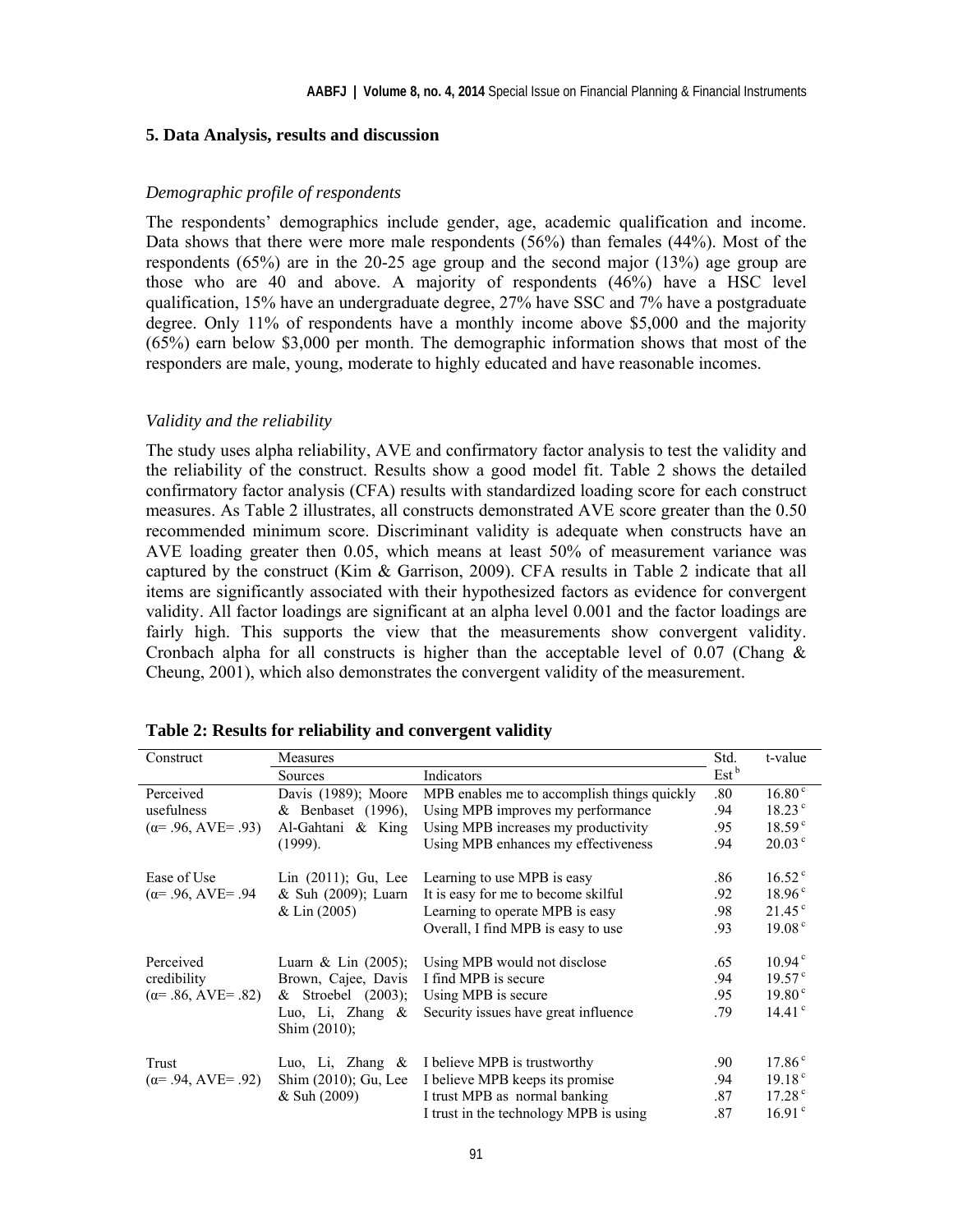| System quality<br>$(\alpha = .91, AVE = .92)$ | Lee & Chung $(2009)$ ;<br>Gu, Lee & Suh                                                   | MPB is a stable system<br>The speed of MPB is quick and fast | .85<br>.84 | $16.55^{\circ}$<br>$16.95^{\circ}$ |
|-----------------------------------------------|-------------------------------------------------------------------------------------------|--------------------------------------------------------------|------------|------------------------------------|
|                                               | $(2009)$ ; Lin $(2011)$ ;<br>Luo, Li, Zhang &<br>Shim $(2010)$ ;                          | MPB is a easily navigable system                             | .94        | $17.68^{\circ}$                    |
| Social influence                              | Venkatesh & Brown                                                                         | People think I should use MPB                                | .72        | 14.88 <sup>c</sup>                 |
| $(\alpha = .92, \text{AVE} = .85)$            | $(2001)$ ; Talukder &                                                                     | People think using MPB is valuable                           | .89        | $13.75^{\circ}$                    |
|                                               | Quazi (2011).                                                                             | People's opinions are important                              | .76        | 13.19 <sup>c</sup>                 |
|                                               |                                                                                           | I learned how to use it from my friends                      | .75        | $16.40^{\circ}$                    |
| Intention to use                              | Gu, Lee & Suh                                                                             | I intend to use mobile banking                               | .88        | 17.51 <sup>c</sup>                 |
| $(\alpha = .97, AVE = .94)$                   | $(2009)$ ; Luarn & Lin                                                                    | I intend to increase my use of MPB                           | .97        | $20.63^{\circ}$                    |
|                                               | $(2005)$ ; Lin $(2011)$ ;                                                                 | I intend to use MPB continuously                             | .97        | $20.74^{\circ}$                    |
|                                               | Luo, Li, Zhang $\&$<br>Shim (2010)                                                        | I will frequently use MPB in the future                      | .98        | 21.29 <sup>c</sup>                 |
| Usage behaviour                               | Igbaria,<br>Zinatelli,                                                                    | How frequently do you use MPB                                | .95        | $18.96^{\circ}$                    |
| $(\alpha = .84, AVE = .82)$                   | Crage & Cavave                                                                            | How much time do you spend                                   | .67        | 11.81 <sup>c</sup>                 |
|                                               | 1997; Al-Gahtani &<br>King, 1999; Igbaria,<br>Guimaraes, & Davis,<br>1995; Lin $(2011)$ ; | Usage of different MPB applications                          | .95        | $19.87^{\circ}$                    |

α= Cronbach alpha

AVE= Average variance extracted

b Standardized estimate

c  $p=.001$ 

#### *Inter-Correlation among variables*

The study used correlation analysis as the first step to identify the relationships between the variables in the research model, so that any primary evidence for relationships between study variables could be found. These results were then used as the basis of further analysis such as regression. Table 3 shows the construct measures' correlations. The Pearson's correlation matrix table shows that there is a significant (at a level of 0.01), positive correlation between dependent and independent variables. The table shows that intention is significantly and positively related to perceived usefulness  $(r=.742, p<.01)$ , ease of use  $(r=.580, p<.01)$ , perceived credibility ( $r=.630$ ,  $p<.01$ ), trust ( $r=.680$ ,  $p<.01$ ), system quality ( $r=.669$ ,  $p<.01$ ) and social influence  $(r=.506, p<.01)$ . Intention is also significantly and positively related with usage level ( $r = .667$ ,  $p < .01$ ).

Results of the multi-collinearity tests confirmed that there was no issue relating to multicollinearity amongst the variables. Table 3 shows that coefficient of correlations (r) among dependent and independent variables ranged from 0.201 to 0.842, indicating no multicollinearity problems among the variables since correlations are below 0.9. Hair, Anderson, Tatham and Black (1998) state that the 'simplest and most obvious means of identifying collinearity is an examination of the correlation matrix for the independent variables and the presence of high correlations (generally .90 and above) is the first indication of substantial collinearity.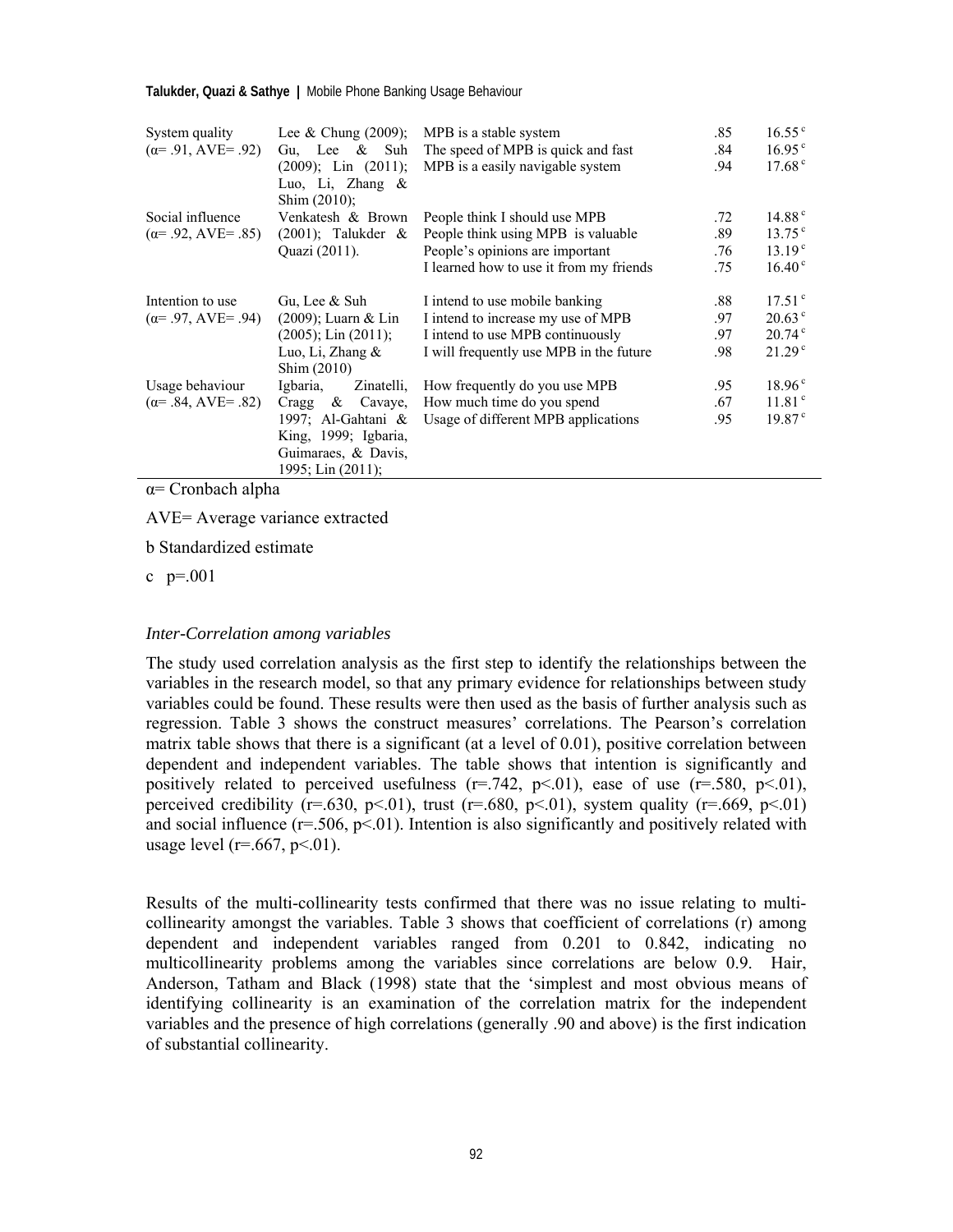|        |                   |                   |                   | 4                 |                   | 6                 |                   | 8                 |
|--------|-------------------|-------------------|-------------------|-------------------|-------------------|-------------------|-------------------|-------------------|
| 1. USE | 1.000             | .626 <sup>a</sup> | .658 <sup>a</sup> | .726 <sup>a</sup> | .715 <sup>a</sup> | .412 <sup>a</sup> | .742 <sup>a</sup> | .510 <sup>a</sup> |
| 2. EAS | .626 <sup>a</sup> | 1.000             | .702 <sup>a</sup> | .630 <sup>a</sup> | .672 <sup>a</sup> | .201 <sup>a</sup> | .580 <sup>a</sup> | .391 <sup>a</sup> |
| 3. CRE | .658 <sup>a</sup> | .702 <sup>a</sup> | 1.000             | .842 <sup>a</sup> | .759 <sup>a</sup> | .509 <sup>a</sup> | .630 <sup>a</sup> | .355 <sup>a</sup> |
| 4. TRU | .726 <sup>a</sup> | .630 <sup>a</sup> | .842 <sup>a</sup> | 1.000             | .816 <sup>a</sup> | .476 <sup>a</sup> | .680 <sup>a</sup> | .431 <sup>a</sup> |
| 5. OUA | .715 <sup>a</sup> | .672 <sup>a</sup> | .759 <sup>a</sup> | .816 <sup>a</sup> | 1.000             | .503 <sup>a</sup> | .669 <sup>a</sup> | .416 <sup>a</sup> |
| 6. SOC | .412 <sup>a</sup> | .201 <sup>a</sup> | .509 <sup>a</sup> | .476 <sup>a</sup> | .503 <sup>a</sup> | 1.000             | .506 <sup>a</sup> | .363 <sup>a</sup> |
| 7. INT | .742 <sup>a</sup> | .580ª             | .630 <sup>a</sup> | .680 <sup>a</sup> | .669 <sup>a</sup> | .506 <sup>a</sup> | 1.000             | .667 <sup>a</sup> |
| 8. USA | .510 <sup>a</sup> | .391 <sup>a</sup> | .355 <sup>a</sup> | .431 <sup>a</sup> | .416 <sup>a</sup> | .363 <sup>a</sup> | .667 <sup>a</sup> | 1.000             |

**Table 3: Correlations among the research variables** 

Legend: USE=Usefulness; EAS=Ease of use; CRE=Perceived credibility; TRU=Trust; QUA=System quality; SOC=Social influence; INT=Behavioural Intention; USA=Usage level

a Correlation is significant at the 0.01 level.

#### *Hypothesis testing*

Results of multiple regression analysis are presented in Table 4. In this model behaviour intention is used as the dependant variable. The model explained 63.6% of the variance in intention and its associated F statistics indicated that it was significant at the p<0.001 level. Perceived usefulness, ease of use and social factors were significant at the p<0.01 level. Trust was significant at the level of  $p<0.05$  level. Prior research showed that trust which is driven by website quality, has impact on increased intention to transact in online settings (Gregg  $\&$ Walczak 2010). However, perceived credibility and system quality were not significant despite showing strong correlations with intention and usage level. Perceived usefulness was found to be the most important predictor of intention to use mobile phone banking followed by social influence. The model implies that usefulness and social influence are the most important determinants of perception of a technological innovation.

Regression analysis was also carried out for intention with usage level as the dependent variable and the outcome is depicted in Table 5. The result of the regression model explained 44.5% of the variance in usage (usage behaviour) and its associated F statistics indicated that it was significant at the  $p<0.001$  level. The model implies that intention to use mobile phone banking is a precondition for an individual to adopt the technological innovation in that person's daily life.

| Variables             | Unst.<br>Coef. B | St.<br>Coef. $\beta$ | <b>CR</b> | $R^2$ | F     | p    | Result        |
|-----------------------|------------------|----------------------|-----------|-------|-------|------|---------------|
|                       |                  |                      |           | .636  | 68.57 | .000 | Supported     |
| Perceived usefulness  | .425             | .425                 | 6.821     |       |       | .000 | Supported     |
| Ease of use           | .179             | .179                 | 2.799     |       |       | .006 | Supported     |
| Perceived credibility | $-.069$          | $-.069$              | $-.820$   |       |       | .413 | Not supported |
| Trust                 | .177             | .177                 | 2.005     |       |       | .046 | Supported     |
| System quality        | .040             | .040                 | .510      |       |       | .610 | Not supported |
| Social influence      | .226             | .226                 | 4.513     |       |       | .000 | Supported     |

**Table 4: Regression model study variables with intention as the dependent variable**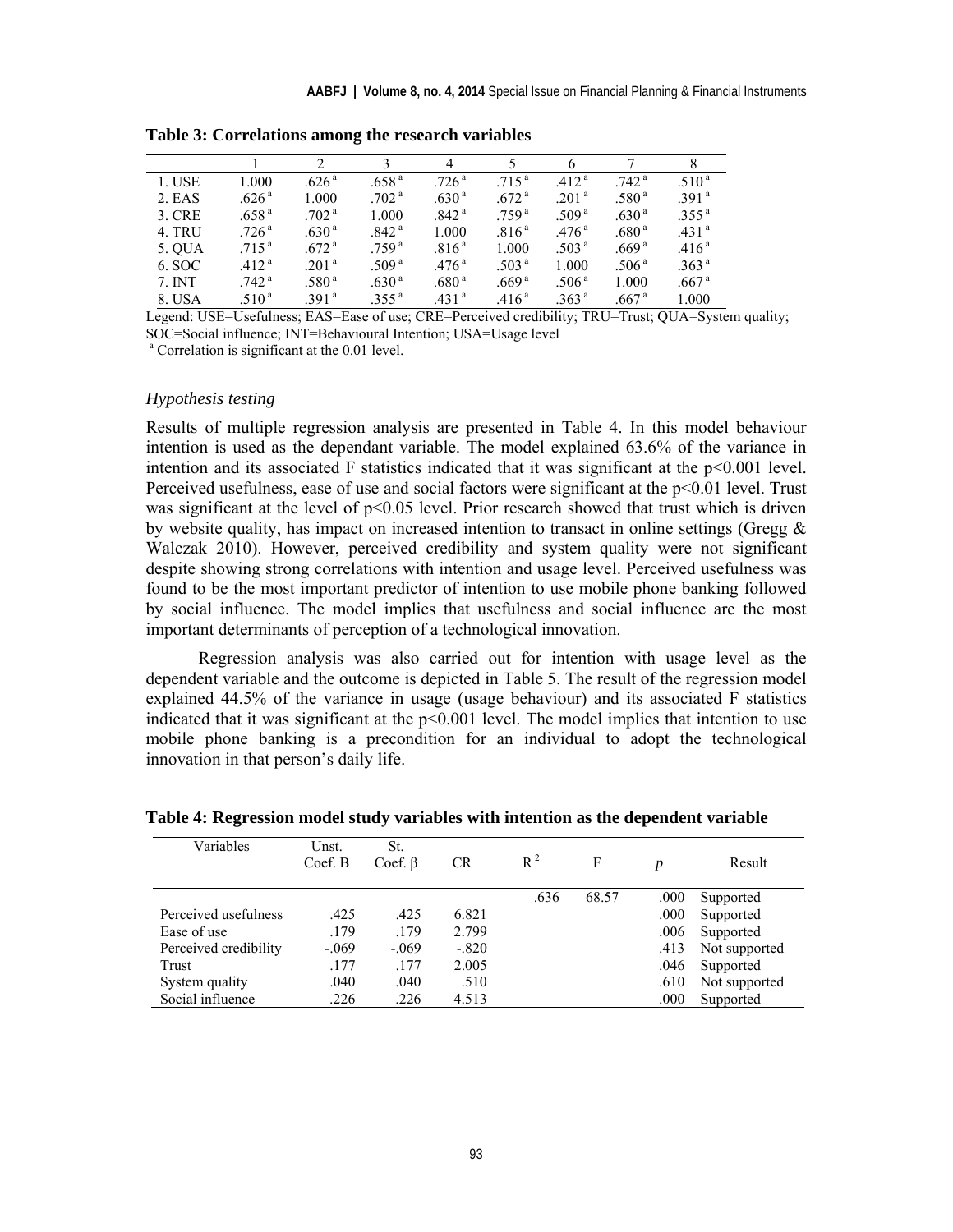|                  | muchendem variable |                      |           |       |        |                                  |
|------------------|--------------------|----------------------|-----------|-------|--------|----------------------------------|
| Variables        | Unst.<br>Coef. B   | St.<br>Coef. $\beta$ | <b>CR</b> | $R^2$ | F      | Result                           |
| Intention to use | .667               | .667                 | 13.868    | .445  | 192.32 | .000 Supported<br>.000 Supported |

**Table 5: Regression model usage as dependent variable with intention as the independent variable** 

We then performed regression analysis with usage level as the dependent variable and the results of the regression model are shown in Table 6. The model explained 32.2% of the variance in usage and its associated F statistics indicated that it was significant at the  $p<0.001$ level. Usefulness, ease of use, credibility and social influence were significant at one percent level (p<0.01). Trust was significant at the level of six percent. System quality was not found to be significant in both models.

**Table 6: Regression model study variables with usage level as the dependent variable** 

| Variables             | Unst.<br>Coef. B | St.<br>Coef. $\beta$ | CR       | $R^2$ | F     | p    | Result        |
|-----------------------|------------------|----------------------|----------|-------|-------|------|---------------|
|                       |                  |                      |          | .322  | 18.62 | .000 | Supported     |
| Perceived usefulness  | .338             | .338                 | 3.973    |       |       | .000 | Supported     |
| Ease of use           | .255             | .255                 | 2.931    |       |       | .004 | Supported     |
| Perceived credibility | $-.311$          | $-311$               | $-2.700$ |       |       | .007 | Supported     |
| Trust                 | .225             | .225                 | 1.868    |       |       | .063 | Supported     |
| System quality        | $-.077$          | $-.077$              | $-.728$  |       |       | .468 | Not supported |
| Social influence      | .262             | .262                 | 3.838    |       |       | .000 | Supported     |

The summary for the results of the hypothesis testing are evident in Table 7. The t values relating to hypothesis testing are presented in Figure 2. The statistical results indicate that there are no issues such as presence of outliers or multicollinearity; the Durbin-Watson statistics prove that no autocorrelation exists. Furthermore, to check the normality assumption, the researchers examined normal probability plots. Both histogram and normal probability plots revealed relatively normal distribution; hence this assumption is not violated. The results are shown in Figure 2 below: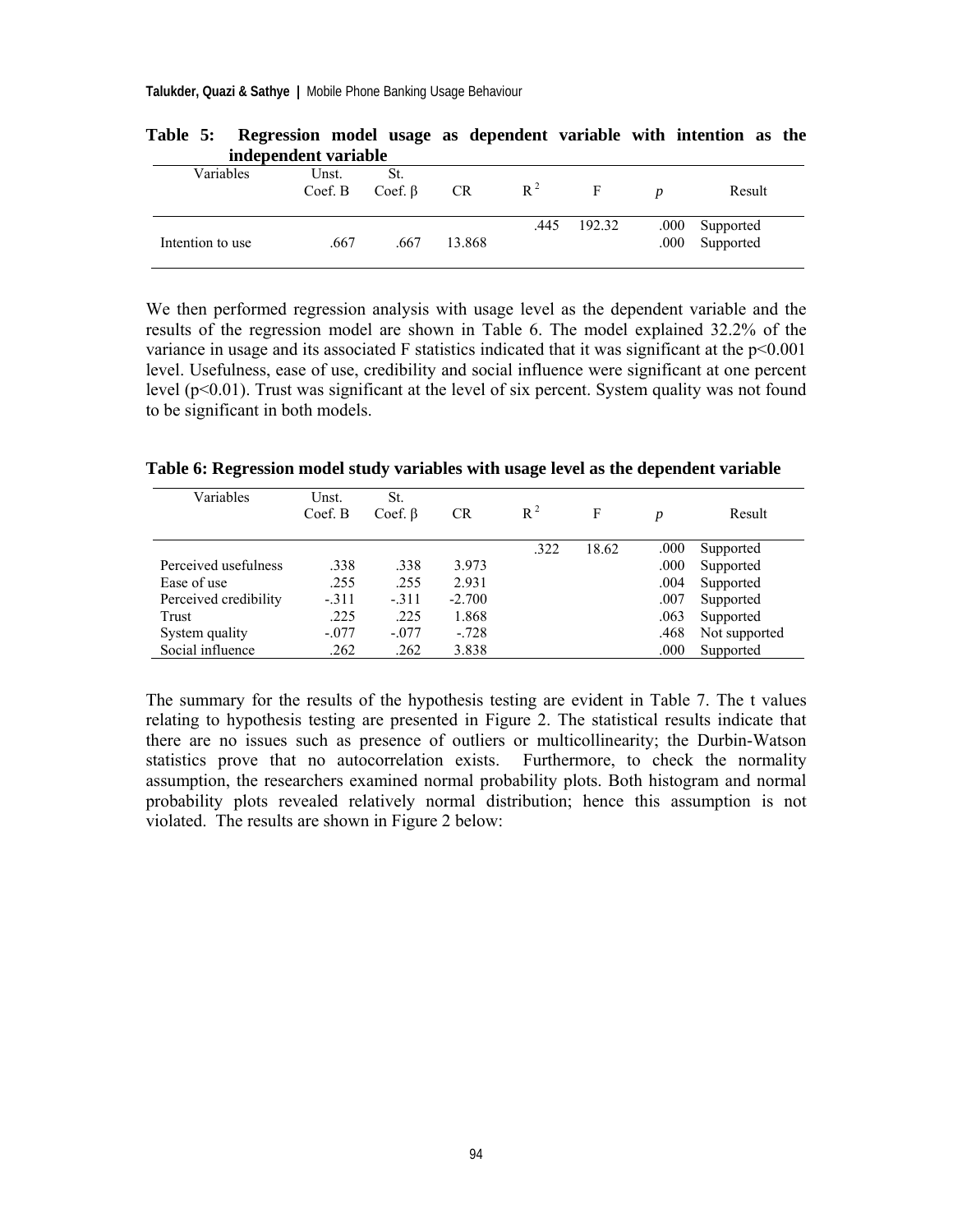

**Figure 2: Test of the proposed model** 

Note: Regular numbers represent standardized weight. Numbers inside the bracket represent critical value. Italicized numbers represent variance explained \*\*p=.001.

| <b>Hypothesis</b>                                                                                        | <b>Results</b>                                         | <b>Comments</b>                                                                                                   |
|----------------------------------------------------------------------------------------------------------|--------------------------------------------------------|-------------------------------------------------------------------------------------------------------------------|
| H1: Perceived usefulness has a significant impact on<br>intention to use mobile phone banking.           | Significant positive<br>relationship is<br>established | Supported                                                                                                         |
| H2: Ease of use has a significant impact on intention<br>to use mobile phone banking.                    | Significant                                            | Supported                                                                                                         |
| H3: Perceived credibility has a significant positive<br>effect on intention to use mobile phone banking. | Significant                                            | Supported in the direct<br>model but not in the first<br>model relating to intention<br>to use mobile phone       |
| H4: Trust has a significant positive impact on<br>intention to use mobile phone banking.                 | Significant                                            | banking.<br>Supported                                                                                             |
| H5: System quality has a significant positive impact<br>on intention to use mobile phone banking.        | No significant<br>relationship found                   | Not supported in multiple<br>regression analysis but<br>have significant<br>correlation with intention<br>to use. |
| H6: Social influence has a significant positive<br>impact on intention to use mobile phone banking.      | Significant                                            | Supported                                                                                                         |
| H7: Intention has a significant impact on the usage<br>of mobile phone banking.                          | Significant<br>relationship is<br>established          | Supported                                                                                                         |

|  |  | Table 7: Results of hypothesis testing at a glance |
|--|--|----------------------------------------------------|
|--|--|----------------------------------------------------|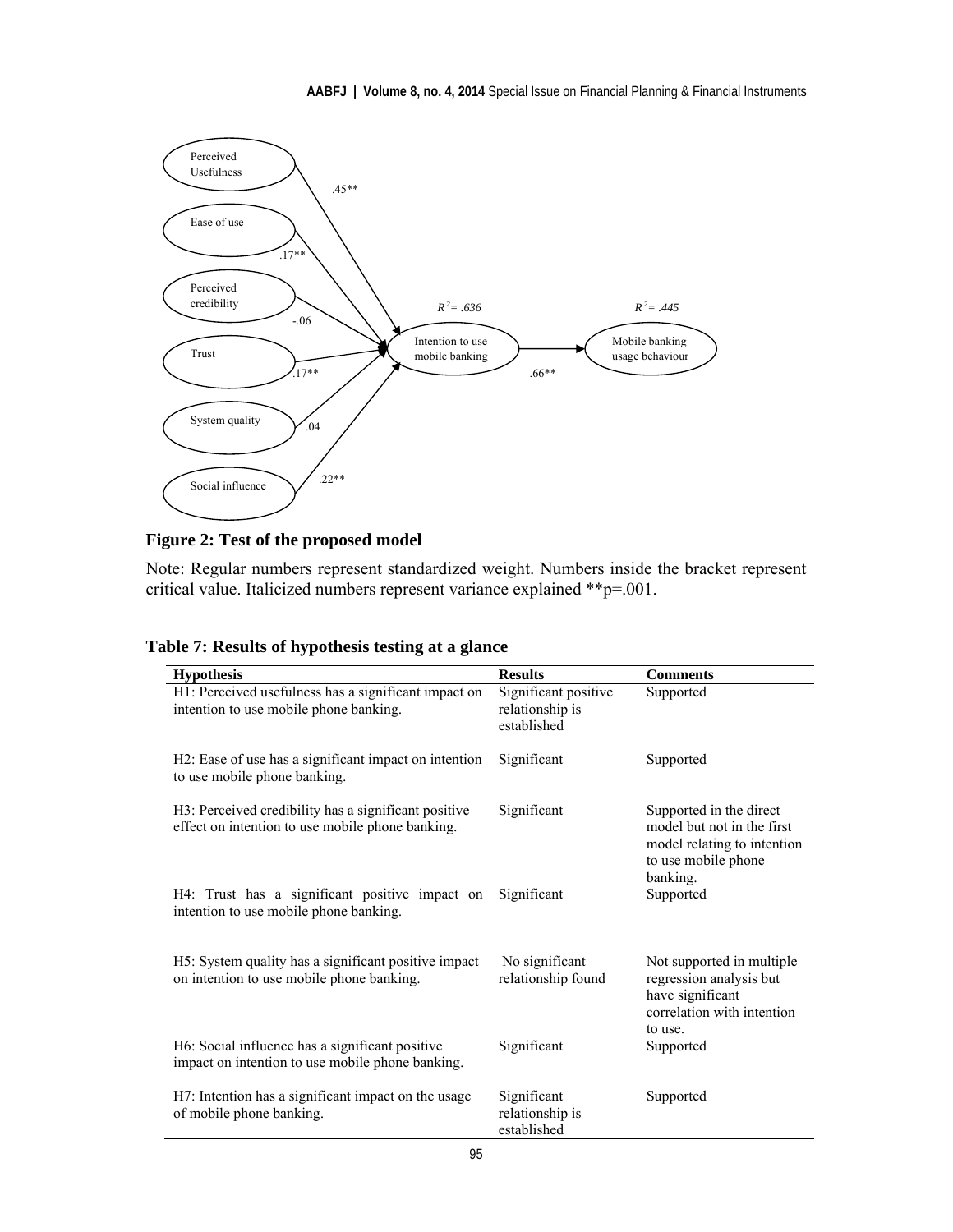| Relationship<br>investigated                                                               | <b>Statistical analysis</b><br>used                           | <b>Findings summary</b>                                                                                                                                                                                                 | <b>Remarks</b>                                                                                                          |
|--------------------------------------------------------------------------------------------|---------------------------------------------------------------|-------------------------------------------------------------------------------------------------------------------------------------------------------------------------------------------------------------------------|-------------------------------------------------------------------------------------------------------------------------|
| Perceived usefulness<br>and intention to use<br>mobile phone<br>banking                    | Correlation, bivariate<br>and multiple regression<br>analysis | Perceived usefulness and intention to use<br>mobile phone banking are positively linked,<br>suggesting that perceived advantages are<br>instrumental in creating a positive view of an<br>innovation among individuals. | Regression analysis<br>does reveal a<br>significant<br>relationship.                                                    |
| Ease of use and<br>intention to use<br>mobile phone<br>banking                             | Correlation, bivariate<br>and multiple regression<br>analysis | Ease of use has a positive impact on intention<br>to use mobile phone banking, suggesting that<br>ease of use is essential to encourage<br>individuals to use a particular system.                                      | Significant<br>relationship<br>established.                                                                             |
| Perceived credibility<br>and intention to use<br>mobile phone<br>banking                   | Correlation, bivariate<br>and multiple regression<br>analysis | There is a direct relationship between<br>credibility of the system and the intention to<br>use mobile phone banking.                                                                                                   | Regression analysis<br>does reveal a<br>significant<br>relationship.                                                    |
| Trust and intention<br>to use mobile phone<br>banking                                      | Correlation, bivariate<br>and multiple regression<br>analysis | The intention and use of the mobile phone<br>banking system is directly influenced by<br>individuals' trust of the system.                                                                                              | Regression analysis<br>does reveal a<br>significant<br>relationship.                                                    |
| System quality and<br>intention to use<br>mobile phone<br>banking                          | Correlation, bivariate<br>and multiple regression<br>analysis | System quality has no causal relationship<br>with intention to adopt mobile phone<br>technology. However, a non-directional<br>relationship exists between the two variables.                                           | Regression analysis<br>does not reveal any<br>significant<br>relationship but they<br>have significant<br>correlations. |
| Social influence and<br>intention to use<br>mobile phone<br>banking                        | Correlation, bivariate<br>and multiple regression<br>analysis | Social influence has a positive impact on<br>individuals' intention to use mobile phone<br>banking.                                                                                                                     | Regression analysis<br>does reveal a<br>significant<br>relationship.                                                    |
| Intention to use<br>mobile phone<br>banking and mobile<br>phone banking usage<br>behaviour | Correlation, bivariate<br>and multiple regression<br>analysis | Individuals' intention to use mobile phone<br>banking influences their adoption and use of<br>the system.                                                                                                               | Regression analysis<br>does reveal a<br>significant<br>relationship.                                                    |

**Table 8: Major findings of the research at a glance** 

It is worth noting that an analysis of the above findings supporting most hypotheses implies that the paths that we have identified using prior literature and our research experience in the field are theoretically and empirically viable. The construct 'system quality' that has not been supported in this study is consistent with the finding of another prior study that revealed that "the complexity of sophisticate e-commerce implementations is negatively co-related with the future level of use of e-market places (Hayada 2006). The main reason for the nonsupport status of the construct is understandable given the fact that the non-system or nontechnical aspects of mobile technology are increasingly become more important to users as the technical aspects are already standardized. Therefore the technical core of mobile technology is no longer a basis for competitiveness in the market place. We therefore suggest that future research can re-specify the model by excluding the system quality construct to see if the model fit indices improves with this exclusion.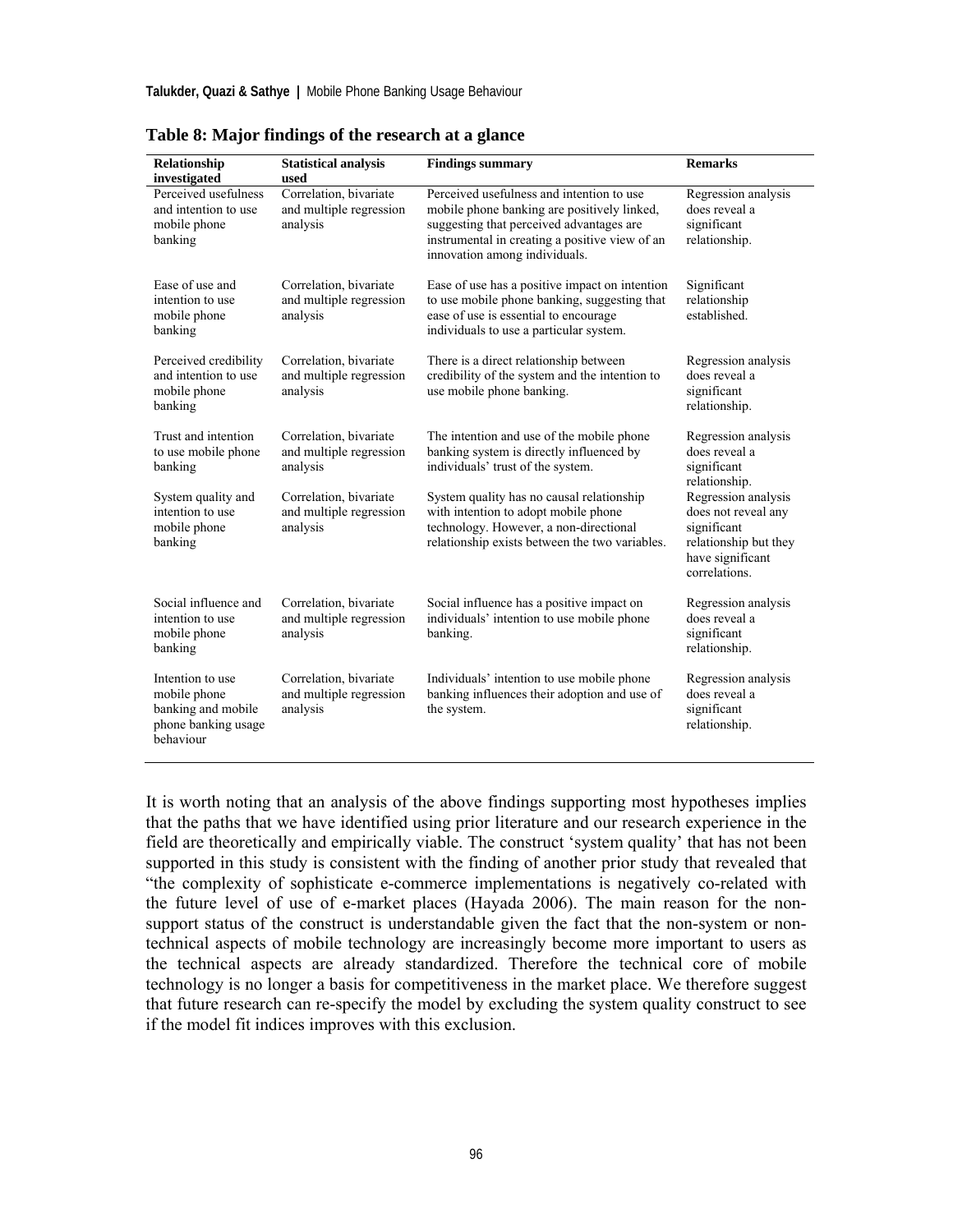#### **7. Discussion and implications of the findings**

The data analysis presented above reveals that all but hypotheses 5 are supported in terms of impact of predicting variables on intention to use mobile phones in financial services in Australia. Hypotheses 3 and 4 are concerned with firstly, the relationship between credibility and intention to use and secondly, the relationship between system quality and intention to use mobile phones, respectively. It should be noted that this finding changes when the determinants are directly regressed against the outcome construct (usage behaviour). Therefore, this research shows that there is a direct linkage between the predicting variables and the outcomes variable. Although this finding is not fully in lined with theoretical underpin suggesting that the linkages should be mediated by intention. However, this is understandable given the fact that this direct linkage makes sense in the context of mobile phone usage behaviour in research setting of this study. In this sense this paper makes a contribution to the literature which is considered noble when it comes to utilization of mobile phones in financial transactions in Australia. It is to be noted that there is evidences in the literature in terms of direct influence of drivers of mobile phone usage (e.g perceived usefulness) on the behavioural intention (Zarmpou, Saprikis, Markos, & Vlachopoulou, 2012), a different context in the literature as to this direct link. For example Talukder and Quazi (2011) found direct links between social influences on usage behaviour of technologically innovative systems in Australia. Furthermore, the direct link between intention to use and usage behaviour is also established in this research suggesting that behavioural intention as a predictor of usage behaviour of mobile bank users is understandable, given the fact that the usage decision concerning mobile phones in financial transactions is to be backed up by the intention to use the system. This is also consistent with the existing theory of technology adoption.

The above findings have several important implications for providers, users, regulators and the economy as a whole. These implications are discussed below:

#### *Implications for providers*

From the providers' (i.e. banks) perspective, the advantages of mobile phone banking are enormous. Mobile banking helps banks penetrate underserved markets and reach out to remote localities in a cost effective way. This aspect of mobile phone banking is particularly important in the Australian context because many underserved populations are located in regional and rural areas. It has been stated that mobile-as-Internet-machine can allow customers to transact remotely (sending remittances, paying bills) without having to physically access a service point (Rosenberg, 2008). Yet another strategic advantage for banks would be to sell more products to customers through mobile phone banking. It would also be possible for the banks to retain their most valued customers as usage of mobile phone increases and clients start transacting business via mobile phones. Replacing more expensive service delivery channels with mobile phones would help banks to secure a strategic competitive advantage in the market place. Our study clearly elucidates the barriers to adopting mobile phone banking and would therefore help banks develop strategies that address and solve these problems.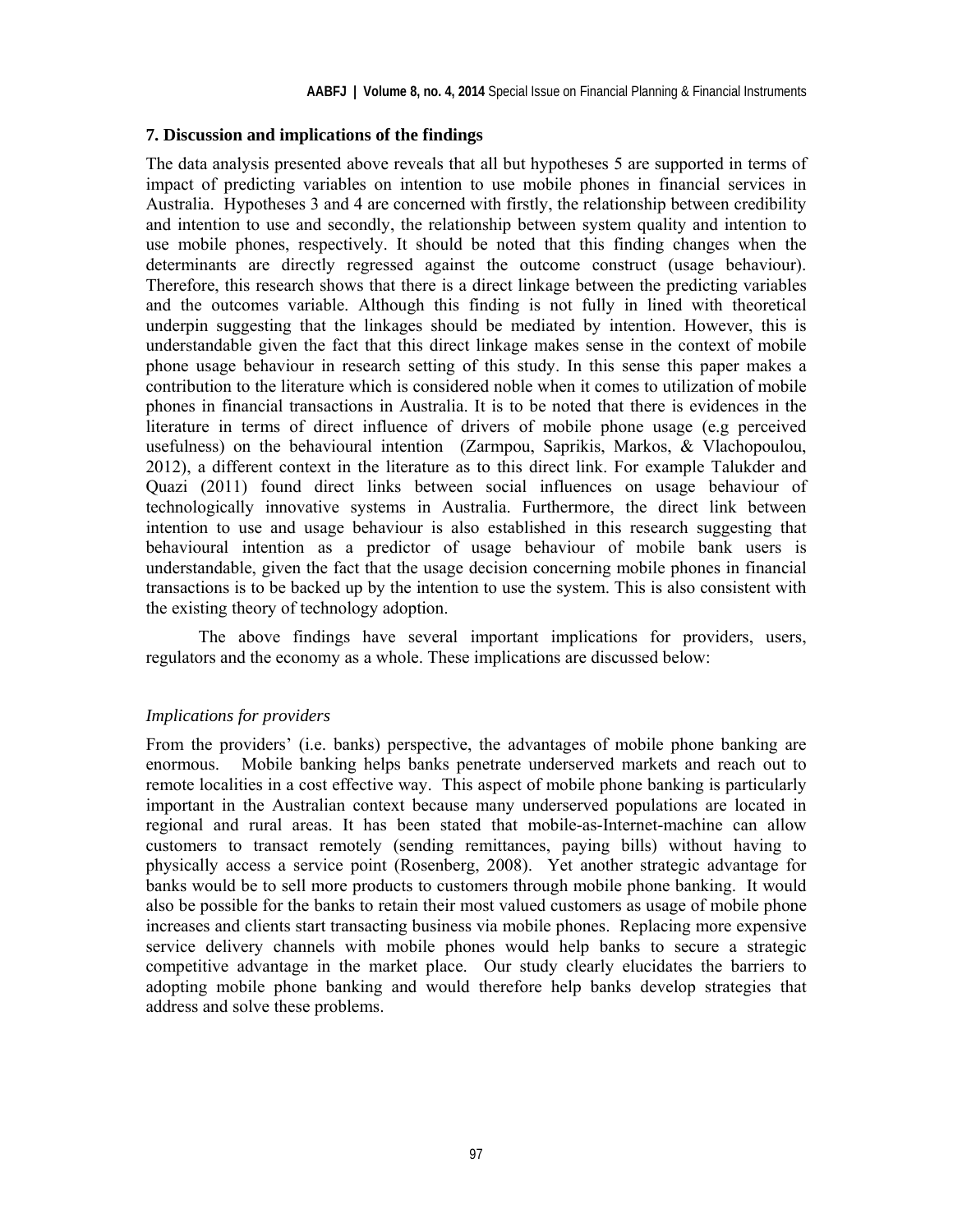#### *Implications for users*

For the users of mobile phone banking, it helps them manage their bank accounts anytime, anywhere. It gives people instant access to finances and enables them to conduct transactions with ease. In addition, news and business information is also available at the finger tips, making it easier to make financial decisions quickly. In most financial decisions, such as buying and selling of securities, the element of time is crucial. As described by Johnson (2010) mobile phone banking would enable bank account holders to manage their finances easily and securely anywhere in the world, transfer funds and purchase items. Mobile phone users can turn the handset into a 'mobile wallet' topped up with cash, enabling them to transfer money seamlessly and make payments in seconds. Similarly, an UNCTAD study found that an enormous number of people, including taxi drivers and tradesmen, now rely on mobile phones to run their small businesses - well over 80% in Egypt and South Africa alone (Anderson, 2007).

Our empirical study answers the questions regarding: firstly, what drives mobile phone usage; and secondly, what are the main concerns of the users of mobile phones before widespread use of such devices for conducting financial transactions is possible.

#### *Implications for regulators*

From a regulatory perspective mobile banking is fraught with difficulties. So long as the mobile banking service is provided by banks, the money in circulation remains under the radar of the central bank. However, many private players such as telecommunications companies could enter the mobile banking market, thus making it difficult for the regulator to monitor them. Building on this theme, information security in an end-to-end network is yet another issue from the regulatory as well as banking perspective. Banks are required to keep details of their customers secure as there are also issues concerning privacy laws, however, where security is less stringent information security could be compromised. The OECD identifies information security as a major regulatory issue in mobile banking, among others.

#### *Implications for marketing*

Mobile phone banking will provide an opportunity for banks to promote their services to present and potential clients in the easiest, quickest and most efficient way involving minimal costs to them as well as to their customers. This will also ensure better and standardized quality services to clients irrespective of where they are. It will also ensure overall satisfaction of customer needs in terms of providing access to services round the clock. Finally, cost savings will increase banks' competitiveness in the market. The ease of transactions over the mobile phone will also result in customers engaging more effectively with service providers. This may reinforce social bonding with the client and lead to increased customer loyalty in the long term.

#### *Implications for the economy*

Mobile phone banking has implications for the economy. It has been found that as the use of mobile phone increases so does economic growth. Anderson (2007) cites a 2005 London Business School study which concluded that an increase in 10 mobile phones per 100 people would increase GDP growth by 0.6 percent. Consulting firm Deloitte found that GDP can increase by as much as 1.2 per cent when mobile phones are used (Anderson, 2007). Our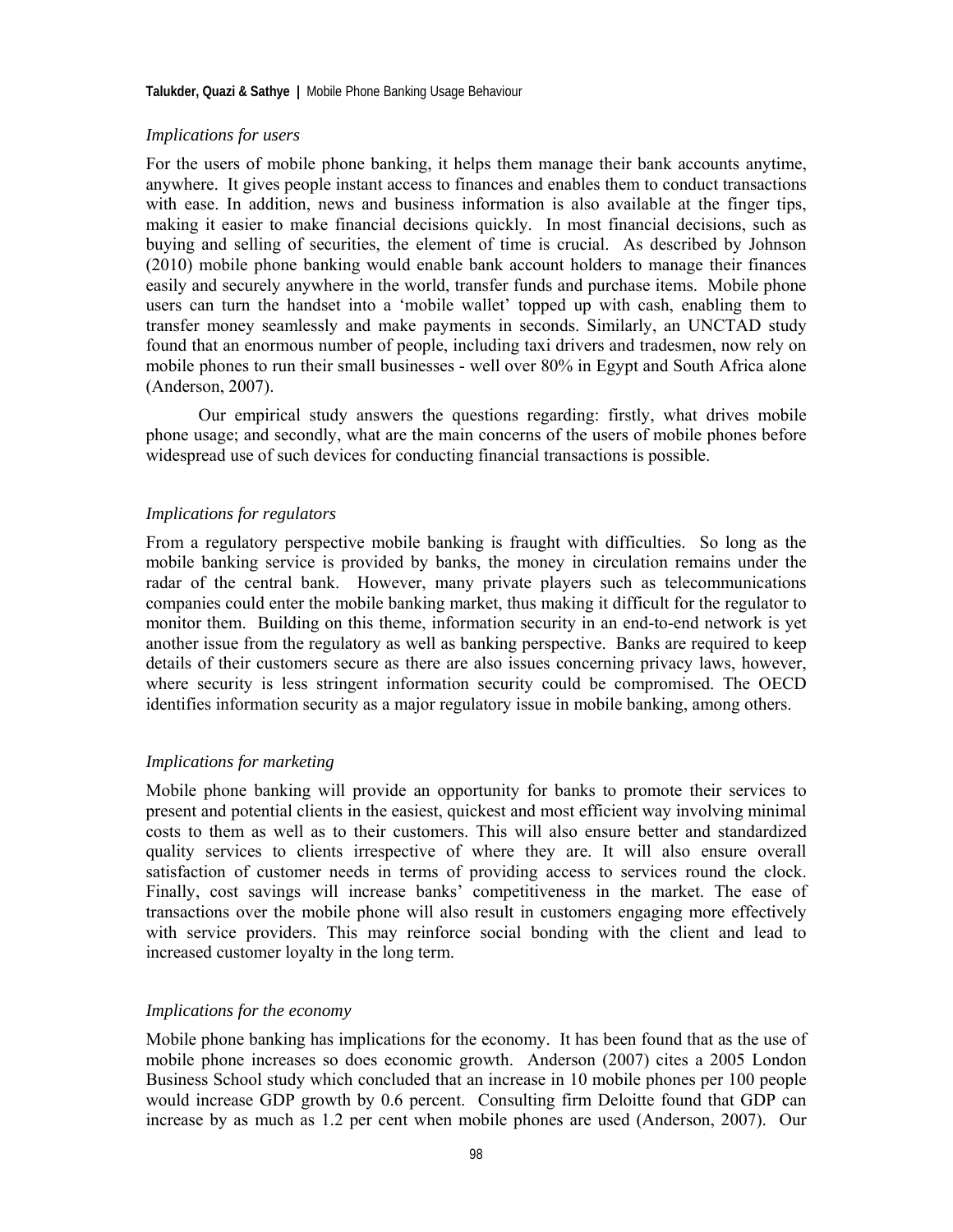study finds that several factors such as security - if addressed properly - would lead to more mobile phone banking and add to economic growth. For example, the Australian Capital Territory is rapidly growing and it has witnessed a rapid rise in population resulting from new jobs created at the federal level. This has positive effects on income generation for Canberra's population and led to higher standards of living in the metropolitan area. Obviously, an expanding economy such as Canberra will require banking industries providing efficient, flexible and convenient services through innovative technology. Mobile phone banking is definitely an option for both banks and customers to explore.

#### **8. Conclusion**

The study has uncovered some interesting facts about the drivers of mobile phone usage behaviour in Australia which can be considered as advancement over the extant research in the related field. In particular, the paper has empirically established that perceived usefulness, ease of use, perceived credibility, trust and intention, system quality and social influence have a positive and significant impact on the behavioural intention and usage of mobile phones in Australia. These findings facilitate the advancement of the theory of reasoned action (TRA) and the technology acceptance model (TAM) in an Australian setting. While the above determinants are well established in the literature in reference to technology adoption in general, these factors are rarely explored empirically in terms of usage of mobile phones particularly in financial transactions in Australia. Social influence has emerged as the most striking determinant of intention to use mobile phones. This finding is consistent with that of previous research on technology adoption. Financial institutions can capitalize on this finding to popularize the mobile phone usage in banking transactions using customer's relationships with their peers in various social media which is currently witnessing a rapid growth in Australia. This strategic approach would be appropriate for exploiting the sentiments of users and especially the young cohort of customers who are professional and innovative in their approaches to new technology.

The other important determinant emerging from this research also warrants discussion as this determinant is crucial for banking institutions to consider strategically. Since customers are increasingly becoming conscious of the best use of their time through access to technology at their own convenience, the usefulness issue is likely to be crucial in the diffusion of mobile technology in the mobile-driven financial market segment. Although ease of use as a determinant is not new in the technology adoption literature, this issue is more relevant in the case of financial transactions. A user-friendly system is becoming more widely accepted by customers in this era of technological revolution and in the case of mobile banking this is even more true. Customers love to use a system which is less cumbersome and complex to use. In this sense the issue of user-friendliness also constitutes a strategically important one for the finance sector where businesses must seriously consider when promoting their mobile phone banking products. The credibility issue is also relevant to the promotion of mobile technology because customers prefer to use a system that is reliable and trustworthy in terms of its efficiency and method of operation.

#### **9. Limits and avenues of future research**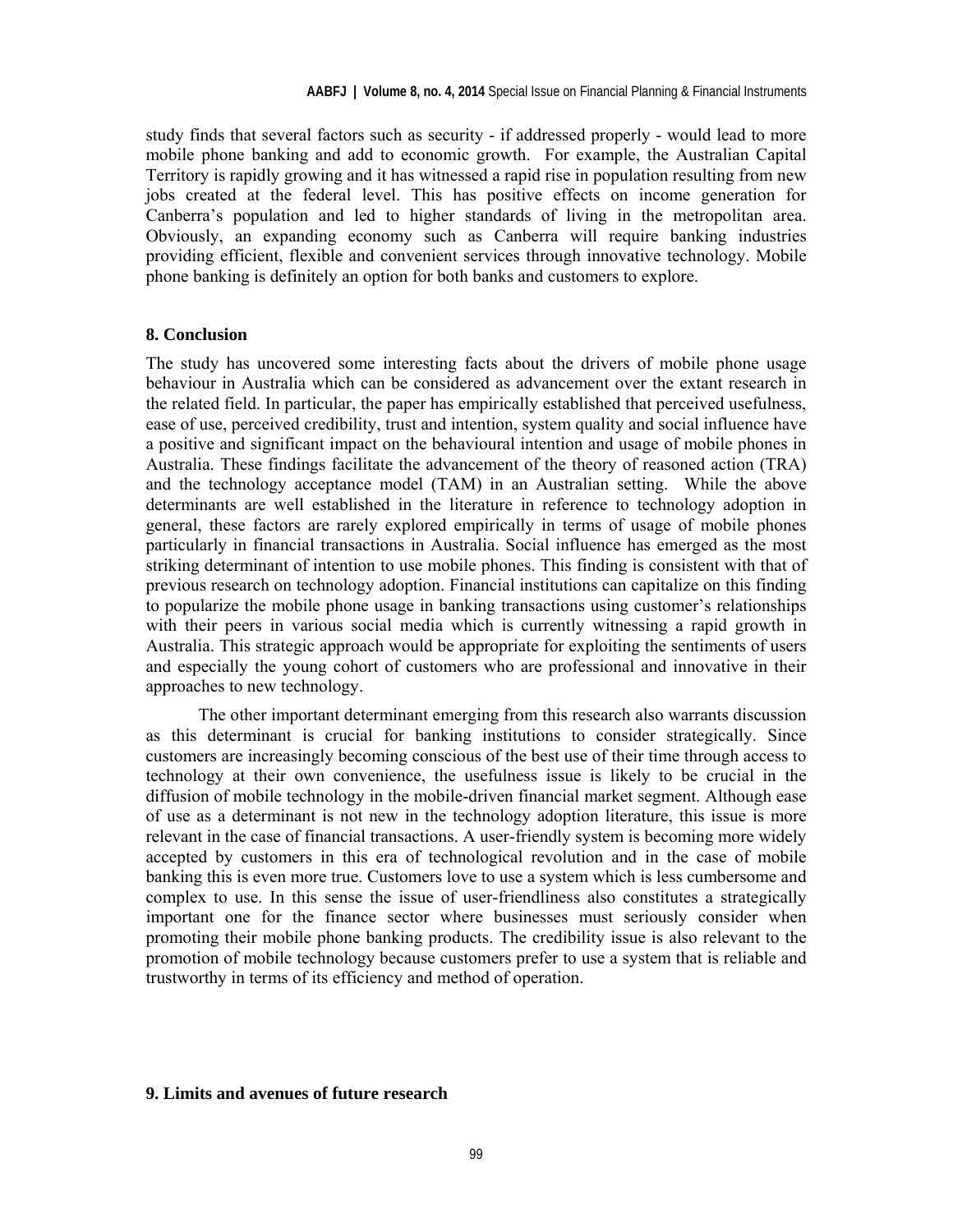The study has a few limitations that need to be noted when generalizing the findings across Australia and beyond. This study is based on data collected only from the city of Canberra in the Australian Capital Territory. A broad-based future study taking data across several states would contribute to the generalization of the findings at the national level. Furthermore, the study can be extended to the international level through testing the model using data collected from Western countries. Furthermore the study can be replicated in emerging markets making it possible to generalize the model beyond the developed world. Finally, a more sophisticated statistical technique such as structural equation modelling (SEM) or partial least square (PLS) can be used to further capture the complexities associated with the usage behaviour of mobile technology in the finance service sector.

#### **References**

- Abrahamson, E & Rosenkopf, L 1997, 'Social network effects on the extent of innovation diffusion: A computer simulation', *Organization Science,* Vol. 8, No 3, pp.289-309. http://dx.doi.org/10.1287/orsc.8.3.289
- Agarwal, R & Prasad, J 1998, 'The antecedents and consequents of user perceptions in information technology adoption', *Decision Support Systems,* Vol. 22, No. 1, pp.15- 29. http://dx.doi.org/10.1016/S0167-9236(97)00006-7
- Ajzen, I & Fishbein, M 1980, '*Understanding attitudes and predicting social behaviour*', Englewood Cliffs, New Jersey, Prentice-Hall.
- Al-Gahtani, S & King, M 1999, 'Attitudes, satisfaction and usage: Factors contributing to each in the acceptance of information technology', *Behaviour & Information Technology,* Vol. 18, No. 4, pp. 277-297. http://dx.doi.org/10.1080/014492999119020
- Anderson, T 2007, 'Mobile phones lifeline for world's poor', Available at http://news.bbc.co.uk/2/hi/business/6339671.stm, accessed on 2 October 2010.
- Beal, D & Ralston, D 1997, '*Economic and Social Impacts of the Closure of the Only Bank Branch in Rural Communities'*, Centre for Australian Financial Institutions, University of Queensland, report prepared for CreditCare.
- Benassi, P 1999, 'TRUSTe: an online privacy seal program', Communication of the ACM, Vol. 42, No. 2, pp. 56-59. http://dx.doi.org/10.1145/293411.293461
- Bhattacherjee, A & Sanford, C 2006, 'Influence processes for information technology acceptance: An elaboration likelihood model', *MIS Quarterly*, Vol. 30, No. 4, pp. 805-825.
- Brown, I, Cajee, Z, Davies, D & Stroebel, S 2003, 'Cell phone banking: predictors of adoption in South Africa-an exploratory study', International Journal of Information Management, Vol. 23, No. 5, pp. 381-394. http://dx.doi.org/10.1016/S0268-4012(03)00065-3
- Bruner, G & Kumar, A 2005, 'Explaining consumer acceptance of handheld Internet Devices', *Journal of Business Research*, Vol. 58, No. 5, pp. 553-558. http://dx.doi.org/10.1016/j.jbusres.2003.08.002
- Chang, M & Cheung, W 2001, 'Determinants of the intention to use Internet/WWW at work: A confirmatory study', *Information & Management*, Vol. 39, No. 1, pp. 1-14. http://dx.doi.org/10.1016/S0378-7206(01)00075-1
- Chen, L & Tan, J 2004, 'Technology adaptation in electronic commerce: key determinants of virtual store acceptance', *European Management Journal*, Vol. 22, No. 1, pp. 74-86. http://dx.doi.org/10.1016/j.emj.2003.11.014
- Chiu, C, Hsu, M & Wang, E 2006, 'Understanding knowledge sharing in virtual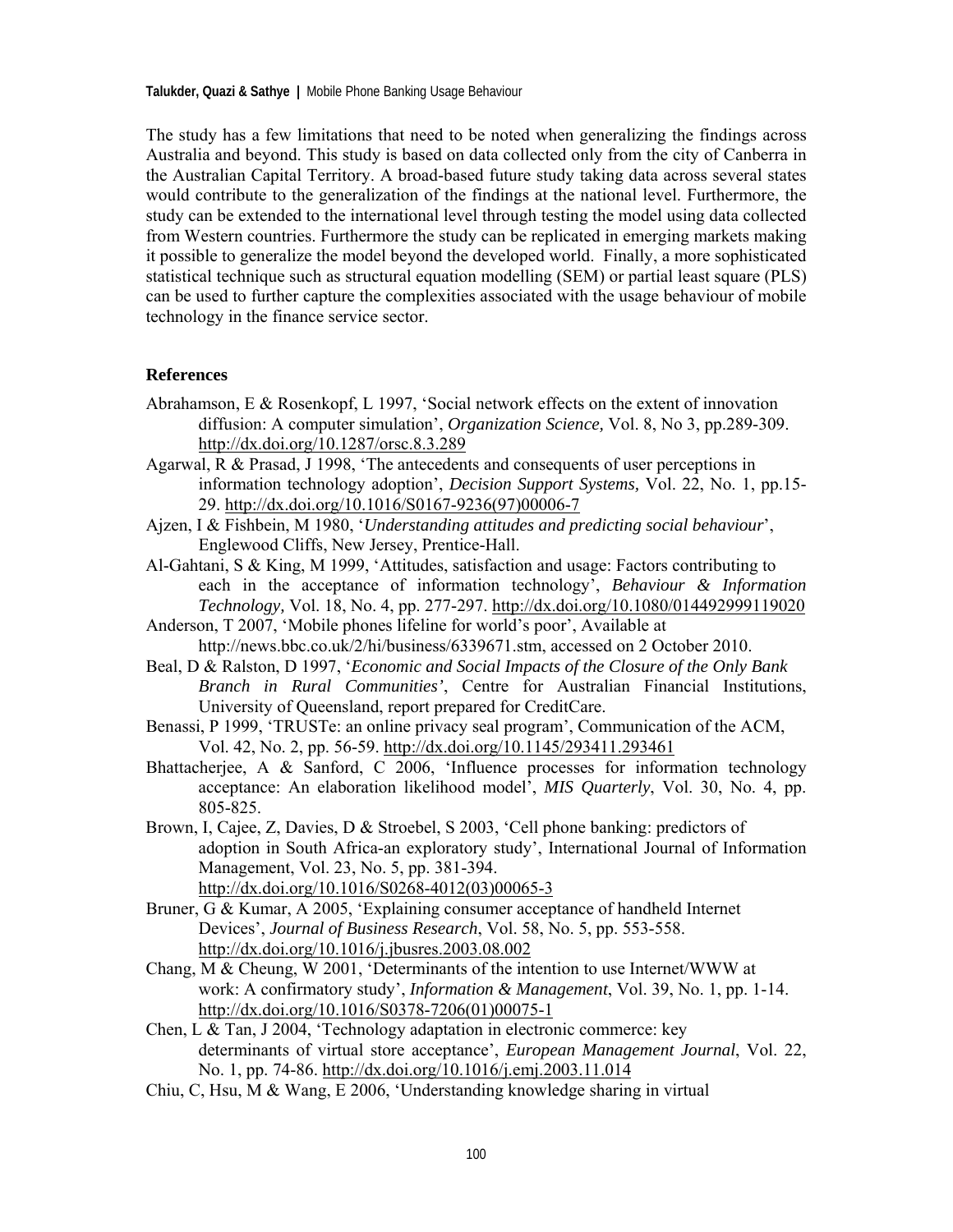communities: an integration of social capital and social cognitive theories', *Decision Support Systems*, Vol. 42, pp. 1872-1888. http://dx.doi.org/10.1016/j.dss.2006.04.001

- Culnan, J & Armstrong, K 1999, 'Information privacy concern, procedural fairness and impersonal trust: an empirical investigation', *Organization Science*, Vol. 10, No. 1, pp. 104-115. http://dx.doi.org/10.1287/orsc.10.1.104
- Curtin, J 2001, 'A Digital Divide in Rural and Regional Australia? Available at: http://www.aph.gov.au/library/pubs/cib/2001-02/02cib01.htm#table10 accessed on 23 September 2011.
- Davis, F 1989, 'Perceived usefulness, perceived ease of use, and user acceptance of information technology', *MIS Quarterly*, Vol. 13, No. 3, pp. 319-340. http://dx.doi.org/10.2307/249008
- Davis, F, Bagozzi, R & Warshaw, P 1989, 'User acceptance of computer technology: A comparison of two theoretical models', *Management Science*, Vol. 35, No. 8, pp. 982- 1003. http://dx.doi.org/10.1287/mnsc.35.8.982
- DeLone, W & McLean, E 1992, 'Information system success: the quest for the dependent Variable', *Information System Research*, Vol. 3, No. 1, pp. 60-95. http://dx.doi.org/10.1287/isre.3.1.60
- Dowling, R & Staelin, A 1994, 'A model of perceived risk and intended risk-handling Activity', *Journal of Consumer Research*, Vol. 21, pp. 119-134. http://dx.doi.org/10.1086/209386
- Frambach, R & Schillewaert, N 2002, 'Organizational innovation adoption: A multi-level framework of determinants and opportunities for future research', *Journal of Business Research*, Vol. 55, No. 2, pp. 163-176. http://dx.doi.org/10.1016/S0148-2963(00)00152-1
- Fulk, J & Boyd, B 1991, 'Emerging theories of communication in organizations', *Journal of Management*, Vol. 17, No. 2, pp. 407-446. http://dx.doi.org/10.1177/014920639101700207
- Gefen, D 2000, 'E-commerce: The role of familiarity and trust', *Omega: The International Journal of Management Science*, Vol. 28, No. 6, pp. 725-737.
- Government of Australia 2011, 'About Australia: Information and Communication Technology', Available at http://www.dfat.gov.au/facts/ict.html, accessed on 23 September 2011.
- Gregg, G & Walczak, S 2010, 'The relationship between website quality, trust and price premiums at online auctions', *Electronic Commerce Research*, Vol. 10, pp. 1-25. http://dx.doi.org/10.1007/s10660-010-9044-2
- Gu, J, Lee, S & Suh, Y 2009, 'Determinants of behavioural intention to mobile banking', *Expert Systems with Applications*, Vol. 36, pp. 11605-11616. http://dx.doi.org/10.1016/j.eswa.2009.03.024
- Hadaya, P 2006, 'Determinants of the future level of use of electronic marketplaces: The case of Canadian firms', *Electronic Commerce Research*, Vol. 6, pp. 173-185. http://dx.doi.org/10.1007/s10660-006-6956-y
- Hair, J, Anderson, R, Tatham, R & Black, W 1998, 'Multivariate data analysis', Upper Saddle River, New Jersey, Prentice Hall.
- Hanafizadeh, P & Khedmatgozar, H 2012, 'The mediating role of the dimensions of the perceived risk in the effect of customers' awareness on the adoption of Internet banking in Iran', *Electronic Commerce Research*, Vol. 12, pp. 151-175 http://dx.doi.org/10.1007/s10660-012-9090-z
- Igbaria, M 1993, 'User acceptance of microcomputer technology: An empirical test', *Omega (Oxford)*, Vol. 21, No. 1, pp. 73-90. http://dx.doi.org/10.1016/0305-0483(93)90040-R
- Igbaria, M, Guimaraes, T & Davis, G 1995, 'Testing the determinants of microcomputer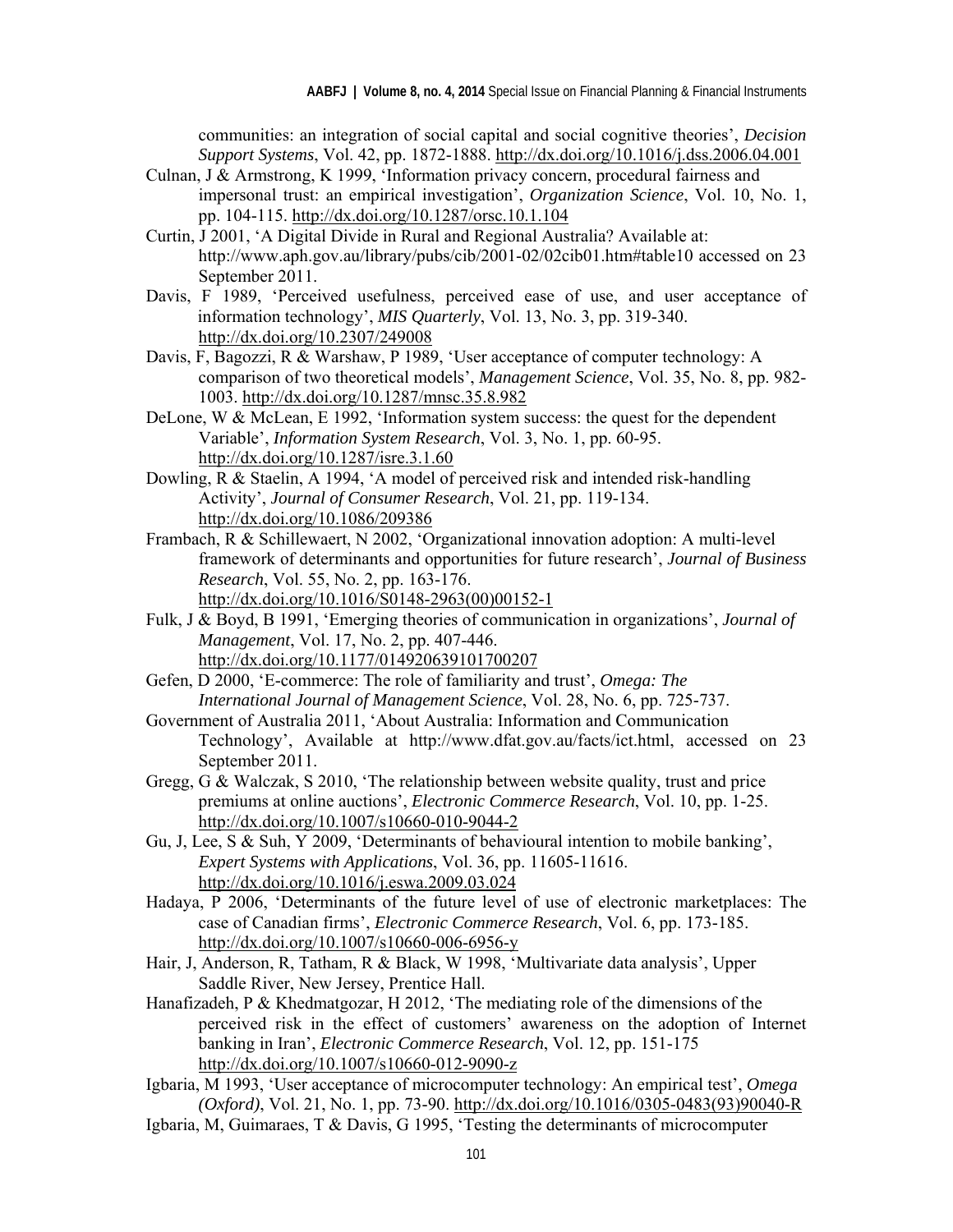usage via a structural equation model', *Journal of Management Information Systems*, Vol. 11, No. 4, pp. 87-114.

- Igbaria, M, Parasuraman, S & Baroudi, J 1996, 'A motivational model of microcomputer Usage', *Journal of Management Information Systems*, Vol. 13, No. 1, pp. 127-143.
- Igbaria, M, Zinatelli, N, Cragg, P & Cavaye, A 1997, 'Personal computing acceptance factors in small firms: A structural equation model', *MIS Quarterly*, Vol. 21, No. 3, pp. 279-305. http://dx.doi.org/10.2307/249498
- Jennex, M, Amoroso, D & Adelakun, O 2004, 'E-commerce infrastructure success factors for small companies in developing economies', *Electronic Commerce Research*, Vol. 4, pp. 263-286. http://dx.doi.org/10.1023/B:ELEC.0000027983.36409.d4
- Johnson, R 2010, 'Mobile banking is having global impact'. Available at http://www.fco.gov.uk/en/news/latest-news/?view=PressR&id=22609917, accessed on 9 October 2011.
- Karahanna, E, Agarwal, R & Angst, C 2006, 'Reconceptualizing compatibility beliefs in technology acceptance research', *MIS Quarterly*, Vol. 30, No. 4, pp. 781-804.
- Kim, H, Chan, H & Gupta, S 2007, 'Value-based adoption of mobile Internet: An empirical investigation', *Decision Support Systems*, Vol. 43, No. 1, pp. 111-126. http://dx.doi.org/10.1016/j.dss.2005.05.009
- Kim, S & Garrison, G 2009, 'Investigating mobile wireless technology adoption: An extension of the technology model', *Information Systems Frontier*, Vol. 11, pp. 323- 333. http://dx.doi.org/10.1007/s10796-008-9073-8
- King, W & He, J 2006, 'A meta-analysis of the technology acceptance model', *Information & Management*, Vol. 43, No. 6, pp. 740-755. http://dx.doi.org/10.1016/j.im.2006.05.003
- Konana, P & Balasubramanian, S 2005, 'The social-economic-psychological (SEP) model of technology adoption and usage: An application to online investing', *Decision Support Systems*, Vol. 39, No. 3, pp. 505-524. http://dx.doi.org/10.1016/j.dss.2003.12.003
- KPMG 2010, 'Mobile banking on the rise globally, but Australia yet to fully embrace: KPMG survey', Available at: http://www.kpmg.com/au/en/issuesandinsights/articlespublications/press releases/pages/press-release-mobile-banking-12-aug-10.aspx, accessed on 22 September 2011.
- Kwok, S & Gao, S 2006, 'Attitude towards knowledge sharing', *Journal of Computer Information Systems*, Vol. 46, No. 2, pp. 45-51.
- Kukafka, R, Johnson, S, Linfante, A & Allegrante, J 2003, 'Grounding a new information technology implementation framework in behavioural science: A systematic analysis
- of the literature on IT use', *Journal of Biomedical Informatics*, Vol. 36, No. 3, pp. 218- 227. http://dx.doi.org/10.1016/j.jbi.2003.09.002
- Laforet, S & Li, X 2005, 'Consumers' attitude towards online and mobile banking in China', *International Journal of Bank Marketing*, Vol. 23, No. 5, pp. 362-380. http://dx.doi.org/10.1108/02652320510629250
- Lam, T, Cho, V & Qu, H 2007, 'A study of hotel employee behavioural intentions towards adoption of information technology', *International Journal of Hospitality Management*, Vol. 26, No. 1, pp. 49-65. http://dx.doi.org/10.1016/j.ijhm.2005.09.002
- Lee, K & Chung, N 2009, 'Understanding factors affecting trust in and satisfaction with mobile banking in Korea: A modified DeLone and McLean's model perspective', *Interacting with Computers*, Vol. 21, No. (5-6), pp. 385-392.
- Lee, H, Lee, Y & Kwon, D 2005, 'The intention to use computerized reservation systems: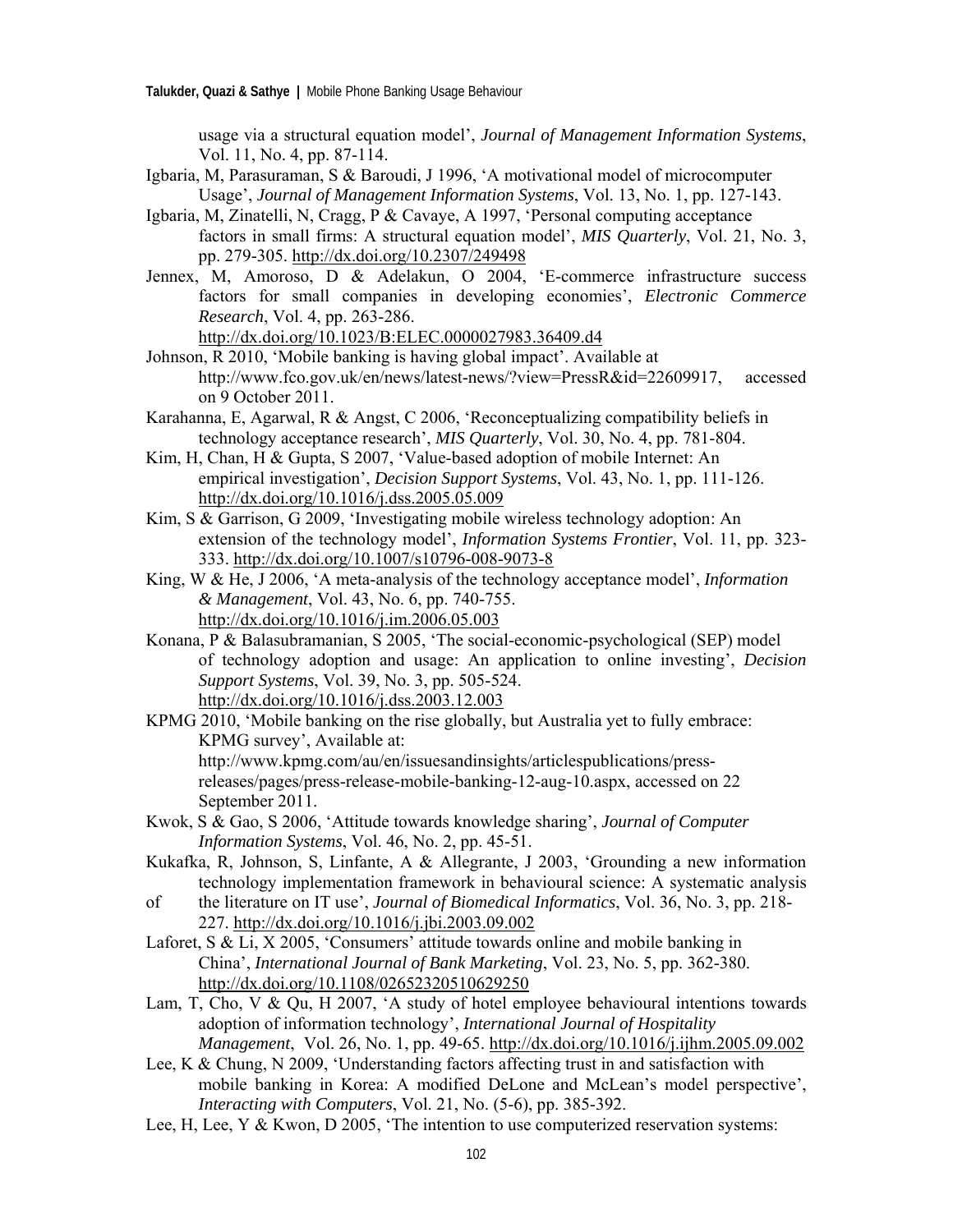The moderating effects of organizational support and supplier incentive', *Journal of Business Research,* Vol. 58, No. 11, pp. 1552-1561. http://dx.doi.org/10.1016/j.jbusres.2004.07.008

- Lee, S, Kim, I, Rhee, S & Trimi, S 2006, 'The role of exogenous factors in technology acceptance: The case of object-oriented technology', *Information & Management*, Vol. 43, No. 4, pp. 469-480. http://dx.doi.org/10.1016/j.im.2005.11.004
- Liao, Z & Landry Jr, R 2000, 'An empirical study on organizational acceptance of new information systems in a commercial bank environment', *System Sciences*, 2000. Proceedings of the 33rd Annual Hawaii International Conference, January 4-7, 2000, 1-7.
- Lin, H 2008, 'Determinants of successful virtual communities: contributions from system characteristics and social factors', *Information and Management*, Vol. 45, pp. 522- 527. http://dx.doi.org/10.1016/j.im.2008.08.002
- Luarn, P & Lin, H 2005, 'Toward an understanding of the behavioural intention to use mobile banking', *Computers in Human Behaviour*, Vol. 21, pp. 873-891. http://dx.doi.org/10.1016/j.chb.2004.03.003
- Luo, X, Li, H, Zhang, J & Shim, J 2010, 'Examining multi-dimensional trust and multi faceted risk in initial acceptance of emerging technologies: An empirical study of mobile banking services', *Decision Support Systems*, Vol. 49, No. 2, pp. 222-234. http://dx.doi.org/10.1016/j.dss.2010.02.008
- Mirvis, P, Sales, A & Hackett, E 1991, 'The implementation and adoption of new technology in organizations: The impact on work, people and culture', *Human Resource Management*, Vol. 30, No. 1, pp. 113–139. http://dx.doi.org/10.1002/hrm.3930300107
- Moore, G & Benbasat, I 1996, 'Integrating diffusion of innovations and Theory of Reasoned Action models to predict utilization of information technology by end users', In K. Kautz & J. Pries-Heje (Eds.), *Diffusion and Adoption of Information Technology* (pp. 132-146). London, Chapman and Hall. http://dx.doi.org/10.1007/978-0-387-34982-4\_10
- Narayanasamy, K, Rasiah, D & Tan, T 2011, 'The adoption and concerns of e-finance in Malaysia', *Electronic Commerce Research*, Vol. 11, pp. 383-400. http://dx.doi.org/10.1007/s10660-011-9081-5
- OECD 2008, 'Managing the risk of mobile banking technologies', Available at: http://www.oecd.org/dataoecd/32/55/41837245.pdf, accessed on 15 December 2011.
- Ozok, A & Wei, J 2010, 'An empirical comparison of consumer usability preferences in online shopping using stationary and mobile devices: results from a college student population', *Electronic Commerce Research*, Vol.10, pp. 111-137. http://dx.doi.org/10.1007/s10660-010-9048-y
- Parliament of Australia, House of Representatives 1999, 'Regional banking services: Money too far away', Available at: http://www.aph.gov.au/House/committee/efpa/rbs/RBSREP.HTM, accessed on 23 September 2011.
- Pavlou, P 2003, 'Consumer acceptance of electronic commerce: Integrating trust and risk with the technology accepted model', *International Journal of Electronic Commerce*, Vol. 7, No. 3, pp. 101-134.
- Pavlou, P & Fygenson, M 2005, 'Understanding and predicting electronic commerce adoption: An extension of the Theory of Planned Behaviour', *MIS Quarterly*, Vol. 30, No. 1, pp. 115-143.

Rosenberg, J 2008, 'How can mobile banking be useful to banks', Available at

Quittner, J 1997, 'Invasion of privacy', *Time*, October 13, 42-48.